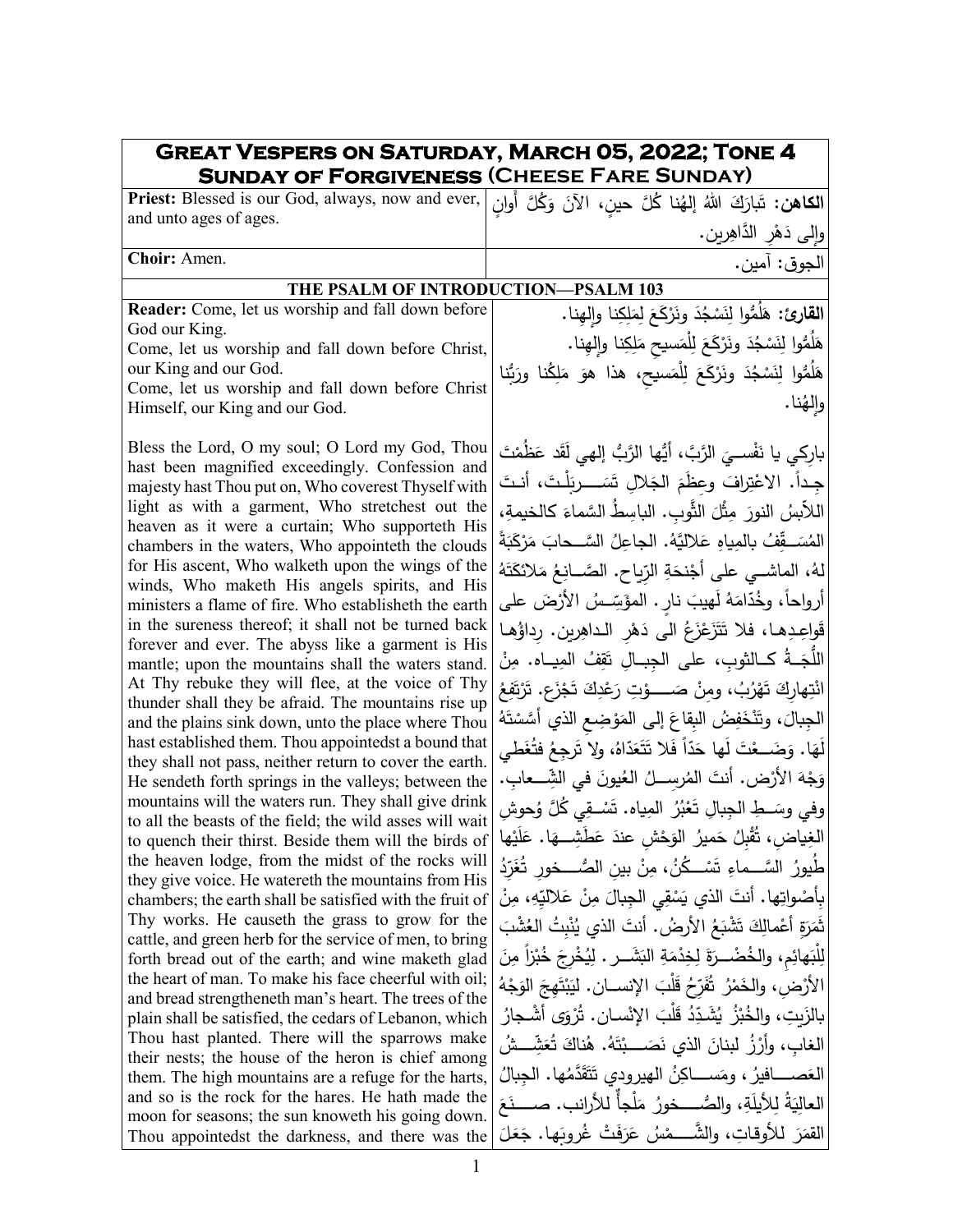| night, wherein all the beasts of the forest will go                                                             | الظُّلْمَةَ فكانَ لَيْلٌ، وفيهِ تعْبُرُ جميعُ وحوشِ الـغاب.                |
|-----------------------------------------------------------------------------------------------------------------|----------------------------------------------------------------------------|
| abroad; young lions roaring after their prey, and                                                               | أَشْــــــبالٌ تَزْأَرُ لِتَخْطُفَ وتَطْلُبَ مِنَ اللهِ طَعـامَهـا.        |
| seeking their food from God. The sun ariseth, and                                                               |                                                                            |
| they are gathered together, and they lay them down<br>in their dens. Man shall go forth unto his work, and      | أشرَقَتِ الشَّمسُ فاجتَمَعَتْ، وفي صِـيَرها رَبَضَـت.                      |
| to his labor until the evening. How magnified are Thy                                                           | يَخْرُجُ الإِنســـــانُ إِلَى عَمَلِهِ وإِلَى صِـــــناعَتِهِ حتى          |
| works, O Lord! In wisdom hast Thou made them all.                                                               | المَســـــــاء . مـا أَعْظَمَ أَعْمـالَكَ يـا ربُّ، كلُّهـا بـحِكْمَةٍ     |
| The earth is filled with Thy creation. So is this great                                                         |                                                                            |
| and spacious sea, wherein are things creeping                                                                   | صَــــــنَعْتَ. قَدِ امْتَلأَتِ الأَرضُ مِنْ خَليقَتِكَ. هذا               |
| innumerable, small living creatures with the great.                                                             | الْبَحْرُ الكَبِيرُ الواسِـــــعُ، هناكَ دَبّاباتٌ لا عَدَدَ لَهَا،        |
| There go the ships; there this leviathan, whom Thou<br>hast made to play therein. All things wait on Thee, to   | حَيَواناتٌ صِغَارٌ مَعَ كِبارٍ . هُناكَ تَجْرِي السُّفُنُ، هذا             |
| give them their food in due season; when Thou givest                                                            |                                                                            |
| it them, they will gather it. When Thou openest Thy                                                             | التِّنّينُ الذي خَلَقْتَهُ يَلْعَبُ فيه. وكلّها إيّاكَ تَتَرَجَّى،         |
| hand, all things shall be filled with goodness; when                                                            | لِتُعْطِيَهِا طعامَها في حينِه، وإذا أنتَ أَعْطَيْتَها                     |
| Thou turnest away Thy face, they shall be troubled.                                                             | جمَعَتْ. تَفْتَحُ يدَكَ فَيَمْتَلِئُ الْكُلُّ خَيْراً، تَصْـــــرفُ        |
| Thou wilt take their spirit, and they shall cease; and                                                          | وجهَكَ فَيَضْــــطّْرِيون. تَنْزِعُ أَرواحَهُمْ فَيَفْنَوْنَ، والى         |
| unto their dust shall they return. Thou wilt send forth                                                         |                                                                            |
| Thy Spirit, and they shall be created; and Thou shalt<br>renew the face of the earth. Let the glory of the Lord | تُرابهمْ يَرْجِعونَ. تُرْسِلُ روحَكَ فَيُخلَقُونَ، وتُجَدِّدُ وَجْهَ       |
| be unto the ages; the Lord will rejoice in His works.                                                           | الأرض. لِيَكُنْ مَجْدُ الرَّبِّ إِلَى الدهْرِ ، يَفْرَحُ الرَّبُّ          |
| Who looketh on the earth and maketh it tremble,                                                                 |                                                                            |
| Who toucheth the mountains and they smoke. I will                                                               | بأعمالِه. الذي يَنْظُرُ إلى الأَرْضِ فيَجْعَلُها تَرْتَعِدُ،               |
| sing unto the Lord throughout my life, I will chant to                                                          | ويَمَسُّ الجبـالَ فَتُدَخِّنُ. أَسَـــبِّحُ الرَّبَّ في حَيَـاتِي،         |
| my God for as long as I have my being. May my                                                                   | وأَرَّتِلُ لِإِلهِي ما دُمْتُ مَوْجوداً. يَلَّذُ لَهُ تَأْمُلِي، وأنا      |
| words be sweet unto Him; I will rejoice in the Lord.                                                            |                                                                            |
| O that sinners would cease from the earth, and they                                                             | أَفْرَحُ بِالرَّبِّ. لِتَبِدِ الْخَطَأَةُ مِنَ الأَرضِ، ولا يبْقَ فيها     |
| that work iniquity, that they should be no more. Bless                                                          | الأَثْمَة. بارِكِي يا نفسِــــيَ الرَّبّ. الشَّــــمْسُ عَرَفَتْ           |
| the Lord, O my soul. The sun knoweth his going<br>down. Thou appointedst the darkness, and there was            | غُروبَها، جَعَلَ الظُلْمَةَ فكانَ لَيْلٌ. ما أعظَمَ أعمالَكَ               |
| the night. How magnified are Thy works, O Lord! In                                                              | يا ربُّ، كلَّها بحِكْمَةٍ صَنَعْتَ.                                        |
| wisdom hast Thou made them all.                                                                                 |                                                                            |
| Glory to the Father, and to the Son, and to the Holy                                                            | المَجْدُ للِآبِ، والآبنِ، والروحِ الْقُدْسِ، الآنَ وكُلَّ أُولنِ           |
| Spirit; both now and ever, and unto ages of ages.                                                               |                                                                            |
| Amen.                                                                                                           | والِي دَهُرِ الداهِرِينِ. أمين.                                            |
| Alleluia, Alleluia, Alleluia. Glory to Thee, O God.                                                             | هَلِلوبِيا، هَلِلوبِيا، هَلِلوبِيا، المَجْدُ لَكَ يا الله. (ثلاثا)         |
| (thrice)<br>O our God and our Hope, glory to Thee!                                                              | يا إلهَنا وَرَجاءَنَا لَكَ المَجْد.                                        |
| <b>THE GREAT LITANY</b>                                                                                         |                                                                            |
| Deacon: In peace, let us pray to the Lord.                                                                      | ال <b>شماس:</b> بِسَلام إلى الرَّبِّ نَطْلُب.                              |
| Choir: Lord, have mercy.                                                                                        | ا <b>لجوقة</b> : يا رَبُّ ارْحَم.                                          |
| <b>Deacon:</b> For the peace from above and the salvation                                                       |                                                                            |
| of our souls, let us pray to the Lord.                                                                          | <b>الشماس:</b> مِنْ أَجْلِ السَّلام الذي مِنَ العُل <sub>ِّي</sub> وخَلاصِ |
|                                                                                                                 | نُفوسِنا، إلى الرَّبِّ نَطْلُبٍ.                                           |
| Choir: Lord, have mercy.                                                                                        | ا <b>لجوقة</b> : يا رَبُّ ارْحَم.                                          |
| <b>Deacon:</b> For the peace of the whole world, the good                                                       | ا <b>لشماس:</b> مِنْ أَجْلِ سَلام كُلِّ العالَم وحُسْنِ شَاتِ كنائِسِ      |
| estate of the Holy Churches of God, and the union of<br>all, let us pray to the Lord.                           | اللهِ المُقَدَّسَةِ، واتِّحادِ الكُلِّ، إلى الرَّبِّ نَطلُب.               |
| Choir: Lord, have mercy.                                                                                        | ا <b>لجوقة:</b> يا رَبُّ ارْحَم.                                           |
|                                                                                                                 |                                                                            |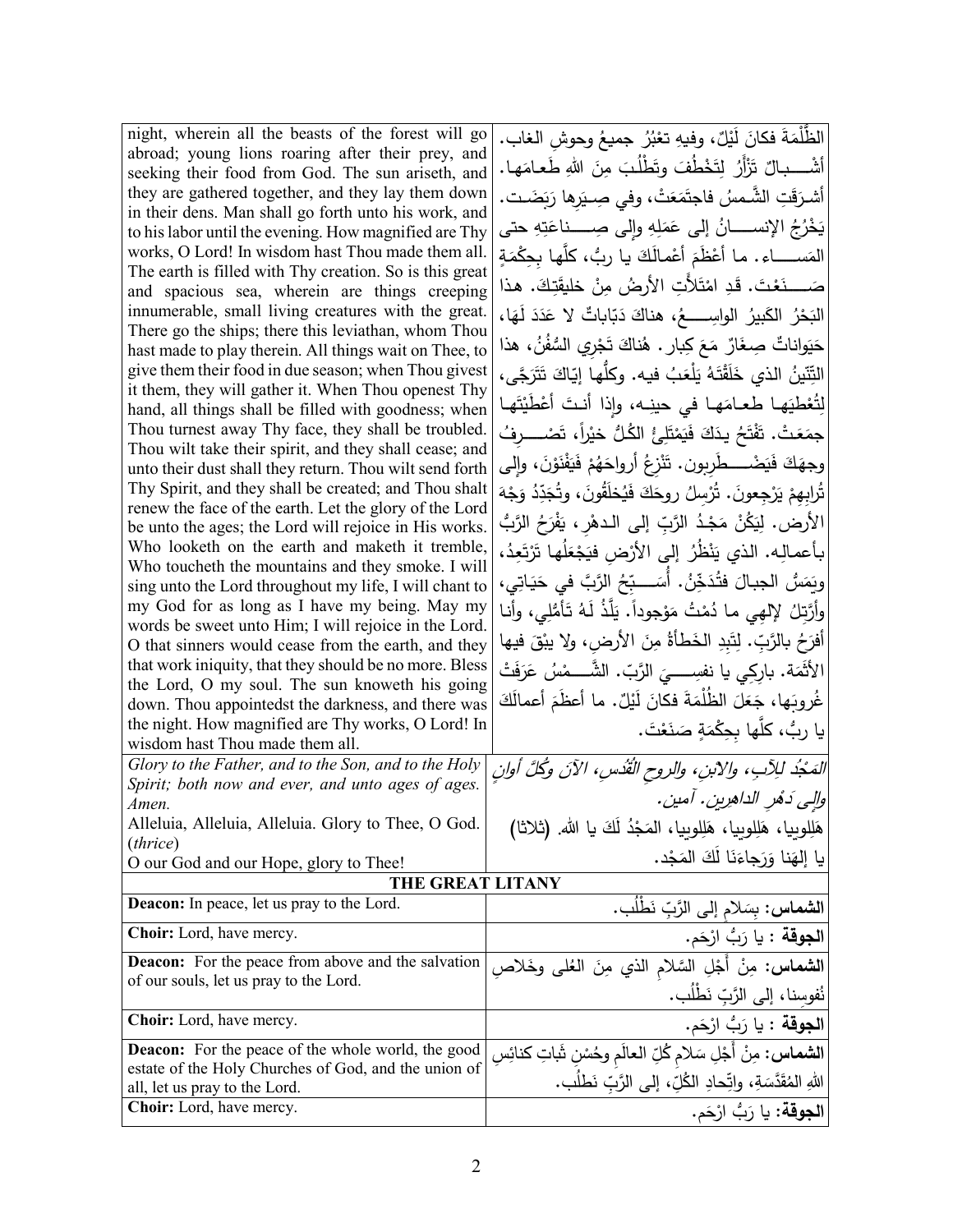| <b>Deacon:</b> For this Holy House and those who                                                           |     | ا <b>لشماس:</b> مِنْ أَجْلِ هذا النَيْتِ المُقَدَّس، والذينَ يَدْخُلُونَ إليهِ                                             |
|------------------------------------------------------------------------------------------------------------|-----|----------------------------------------------------------------------------------------------------------------------------|
| with faith, reverence, and fear of God enter                                                               |     | بإيمانٍ وَوَرَعٍ وَخَوفِ اللهِ، إلى الرَّبِّ نَطْلُبٍ.                                                                     |
| therein, let us pray to the Lord.<br>Choir: Lord, have mercy.                                              |     |                                                                                                                            |
|                                                                                                            |     | ا <b>لجوقة:</b> يا رَبُّ ارْحَم.                                                                                           |
| Deacon: For our father and Metropolitan N., (our<br>Archbishop N. or Bishop N.), the honorable             |     | الشماس: مِنْ أَجْلِ أبينا ومِتروبوليتِنا (فلان) وأسقُفِنا                                                                  |
| presbytery, the diaconate in Christ, all the clergy and                                                    |     | (فلان) والكَهَنَةِ الْمُكَرَّمينَ والشَمامسةِ الخُدّام بالمَسيح،                                                           |
| people, let us pray to the Lord.                                                                           |     | وجميع الإكليروسِ والشَّعْبِ، إلى الرَّبِّ نَطْلُب.                                                                         |
| Choir: Lord, have mercy.                                                                                   |     | ا <b>لجوقة:</b> يا رَبُّ ارْحَم.                                                                                           |
| For Metropolitan<br>Deacon:<br><b>Boulos</b>                                                               | and | الشماس: مِنْ أجلِ المِتْروبِوليتِ بولُسَ والمِطْرانِ يوحَنا                                                                |
| Archbishop Youhanna and their quick release<br>from captivity and safe return, let us pray to the<br>Lord. |     | وفَكِّ أَسْرِهِما وعَوْدَتِهِما سالِمَيْنِ، إلى الرَّبِّ نَطْلُبٍ.                                                         |
| Choir: Lord, have mercy.                                                                                   |     | ا <b>لجوقة:</b> يا رَبُّ ارْحَم.                                                                                           |
| For our country, its President, civil<br>Deacon:                                                           |     | (في أمريكا) الشعَّاس: مِنْ أَجْلِ حُكّام هَذا البَلَدِ،                                                                    |
| authorities, and Armed Forces, let us pray to the Lord.                                                    |     | ومُؤازَرَتِهِمْ في كُلِّ عَمَلٍ صالِحٍ، إلى الرَّبِّ نَطْلُب.                                                              |
| Choir: Lord, have mercy.                                                                                   |     | ا <b>لجوق</b> : يا رَبُّ ارْحَم.                                                                                           |
| <b>Deacon:</b> For this city and every city and countryside                                                |     | ا <b>لشماس:</b> مِنْ أَجْلِ هذهِ المَدينةِ، وجَميع المُدُنِ والقُرى                                                        |
| and the faithful who dwell therein, let us pray to the<br>Lord.                                            |     | والمؤْمِنينَ الساكِنينَ فِيها، إلى الرَّبِّ نَطْلُبٍ.                                                                      |
| Choir: Lord, have mercy.                                                                                   |     | ا <b>لجوقة:</b> يا رَبُّ ارْحَم.                                                                                           |
| Deacon: For healthful seasons, abundance of the                                                            |     | <b>الشماس:</b> مِنْ أَجْلِ اعْتِدالِ الأَهْوِيَةِ وخِصْبِ الأَرْضِ                                                         |
| fruits of the earth, and peaceful times, let us pray to the                                                |     | بالنِّمار ، وأوْقاتٍ سلاميَّةٍ، إلى الرَّبِّ نَطْلُبٍ.                                                                     |
| Lord.<br>Choir: Lord, have mercy.                                                                          |     |                                                                                                                            |
|                                                                                                            |     | ا <b>لجوقة:</b> يا رَبُّ ارْحَم.                                                                                           |
| <b>Deacon:</b> For travelers by sea, by land, and by<br>air, the sick, the suffering, the captive, and for |     | ا <b>لشماس:</b> مِنْ أَجْلِ المُسافرينَ في البَحْرِ والبَرِّ والجوِّ ، والمَرْضـى                                          |
| their salvation, let us pray to the Lord.                                                                  |     | والمَضْنِيينَ، والأَسْرَى وخَلاصِهِمْ، إلى الرَّبِّ نَطْلُبٍ.                                                              |
| <b>Choir:</b> Lord, have mercy.                                                                            |     | ا <b>لجوقة:</b> يا رَبُّ ارْحَم.                                                                                           |
| Deacon: For our deliverance from all tribulation,                                                          |     | <b>الشماس:</b> مِنْ أَجْلِ نَجاتِنا مِنْ كُلِّ ضيقِ وَغَضَبِ                                                               |
| wrath, danger, and necessity, let us pray to the Lord.                                                     |     | وخَطْرِ وَشِدَةٍ، إِلَى الرَّبِّ نَطْلب.                                                                                   |
| Choir: Lord, have mercy.                                                                                   |     | ا <b>لجوقة:</b> يا رَبُّ ارْحَم.                                                                                           |
| <b>Deacon:</b> Help us; save us; have mercy on us; and keep                                                |     | ال <b>شماس:</b> أَعْضُدْ وَخَلِّصْ وارْحَمْ واحفَظْنا يا اللهُ بِنِعْمَتِكَ.                                               |
| us, O God, by Thy grace.                                                                                   |     |                                                                                                                            |
| Choir: Lord, have mercy.                                                                                   |     | ا <b>لجوقة:</b> يا رَبُّ ارْحَم.<br>ا <b>لشماس:</b> بعدَ ذِكْرِنا الكلِّيَةَ القَداسَةِ الطاهِرَةَ، الفائِقَةَ البَرَكاتِ، |
| <b>Deacon:</b> Calling to remembrance our all-holy,<br>immaculate, most blessed and glorious Lady the      |     |                                                                                                                            |
| Theotokos and ever-Virgin Mary, with all the                                                               |     | المَجيدةَ، سيِّدَتَنا والِدةَ اﻹلهِ الدائِمَةَ البَتوليَّةِ مَرْيَمَ، مَعَ جَميع                                           |
| Saints, let us commend ourselves and each<br>other, and all our life unto Christ our God.                  |     | القدِّيسين، لِنوْدِعْ أَنفُسَنا وبَعْضُنا بَعْضاً وَكُلَّ حَياتِنا لِلْمَسيحِ الإِله.                                      |
| Choir: To Thee, O Lord.                                                                                    |     | ا <b>لجوقة:</b> لَكَ يا رَبّ.                                                                                              |
| <b>Priest:</b> For unto Thee are due all glory, honor, and                                                 |     | ا <b>لكاهن:</b> لأنَّهُ يَنْبَغي لَكَ كُلُّ تَمْجِيدٍ وإِكْرامٍ وسُجودٍ، أيها الآبُ                                        |
| worship to the Father and to the Son and to the<br>Holy Spirit, now and ever, and unto ages of ages.       |     | والابنُ والروحُ القدُسُ، الآنَ وكلَّ أوانٍ، وإلى دهر الداهرينِ.                                                            |
| Choir: Amen.                                                                                               |     | الجوقة: آمين.                                                                                                              |
|                                                                                                            |     |                                                                                                                            |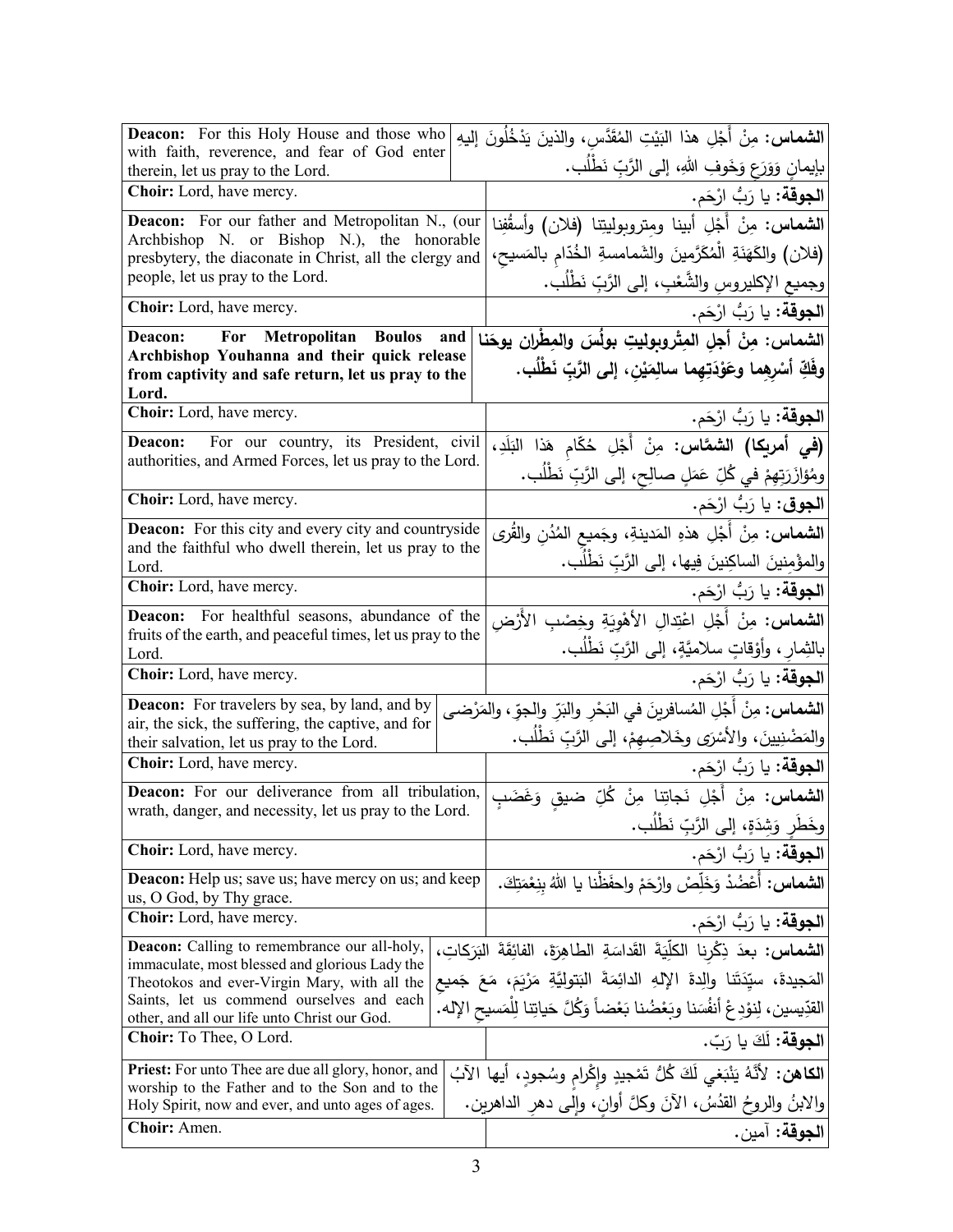| "BLESSED IS THE MAN" and verses                                                                                    |                                                                                             |
|--------------------------------------------------------------------------------------------------------------------|---------------------------------------------------------------------------------------------|
| Blessed is the man who walks not in the counsel of the wicked.<br>Verse:                                           |                                                                                             |
| Refrain: Alleluia. Alleluia. Alleluia.                                                                             |                                                                                             |
| Verse:                                                                                                             | For the Lord knows the way of the righteous, but the way of the wicked will perish. Refrain |
| Verse:<br>Serve the Lord in fear and rejoice; rejoice in Him with trembling. Refrain                               |                                                                                             |
| Blessed are all who take refuge in Him. Refrain<br>Verse:                                                          |                                                                                             |
| Arise, arise, O Lord. Save me O my God. Refrain<br>Verse:                                                          |                                                                                             |
| Salvation belongs to the Lord. Thy blessing be upon Thy people. Refrain<br>Verse:                                  |                                                                                             |
| Glory to the Father and to the Son and to the Holy Spirit, both now and ever and unto ages<br>Verse:               |                                                                                             |
| of ages.                                                                                                           |                                                                                             |
| Amen. Alleluia. Alleluia. Alleluia. Glory to Thee O God (3 times).                                                 |                                                                                             |
| THE LITTLE LITANY                                                                                                  |                                                                                             |
| <b>Priest:</b> Again and again, in peace, let us pray to the                                                       | <b>الكاهن:</b> أَيْضاً وأَيْضاً بِسَلام إلى الرَّبِّ نَطْلُب.                               |
| Lord.                                                                                                              |                                                                                             |
| <b>Choir:</b> Lord, have mercy.                                                                                    | ا <b>لجوق</b> : يا ربُ ارْحَمْ.                                                             |
| <b>Priest:</b> Help us; save us; have mercy on us; and<br>keep us, O God, by Thy grace.                            | الكاهن: أعْضُدْ، وَخَلِّصْ، وارْحَمْ، واحفَظْنا يا اللهُ بِنِعْمَتِكَ.                      |
| Choir: Lord, have mercy.                                                                                           | ا <b>لجوق</b> : يا رِبُّ ارْحَمْ.                                                           |
| <b>Priest:</b> Calling to remembrance our all-holy,                                                                | <b>الكاهن:</b> بعدَ ذِكْرِنا الكُلِّيَّةَ القَداسَةِ، الطاهِرَةَ، الفائِقَةَ                |
| immaculate, most-blessed and glorious Lady the<br>Theotokos and ever-virgin Mary, with all the saints:             | البَرَكاتِ المَجيدة، سيِّدَتَنا والِدَةَ الإِلهِ الدائِمَةَ البَتوليَّةِ مَرْيَمَ           |
| let us commend ourselves and each other, and all                                                                   | مَعَ جميع القدِّيسين، لِنُوْدِعْ أَنْفُسَنا وبَعْضُنا بَعْضاً وَكُلَّ                       |
| our life unto Christ our God.                                                                                      | حَياتِنا لِلْمَسيحِ الإِله.                                                                 |
| Choir: To Thee, O Lord.                                                                                            |                                                                                             |
| <b>Priest:</b> For Thine is the might, and Thine is the                                                            | الجوق: لكَ يا ربّ.                                                                          |
| kingdom, and the power and the glory of the Father                                                                 | الكاهن:لأنَّ لكَ العِزَّةَ ولِكَ المُلْكَ والقُوَّةَ والمَجْدَ أَيُّها الآبُ                |
| and of the Son and of the Holy Spirit, now and ever,                                                               |                                                                                             |
| and unto ages of ages.                                                                                             | [والإبنُ والروحُ القُدُسُ، الآنَ وكُلَّ أوانِ وإلى دَهْرِ الدَّاهِرينِ.                     |
| Choir: Amen.                                                                                                       | ا <b>لجوق</b> : آمين.                                                                       |
| "O LORD, I HAVE CRIED" IN TONE FOUR                                                                                |                                                                                             |
| O Lord, I have cried out unto Thee, hear Thou me; hear                                                             | يا ربِّ إليكَ صَرَخْتُ، فاسْتَمِعْ لي، إسْتَمِعْ لي يا ربُّ.                                |
| Thou me, O Lord. O Lord, I have cried out unto Thee,                                                               |                                                                                             |
| hear Thou me. Give ear to the voice of my supplication                                                             | يا ربِّ إليْكَ صَرَخْتُ فاسْتَمِعْ لي، أنْصِتْ إلى صوتِ                                     |
| when I cry out unto Thee: hear Thou me, O Lord.                                                                    | نَضَرُّعي حينَ أَصْرُخُ إليكَ، إسْتَمِعْ لي يا رَبِّ.                                       |
| Let my prayer be set forth before Thee as the incense,<br>and the lifting up of my hands as the evening sacrifice; | لِتَسْتَقِمْ صَلاتي كالبَخورِ أَمَامَكَ، ولْيَكُنْ رَفْعُ يَدَيَّ                           |
| hear Thou me, O Lord.                                                                                              | كَذَبِيحَةٍ مَسائيَّةٍ، إِسْتَمِعْ لَي يا رَبُّ.                                            |
| Set a watch, O Lord, before my mouth, and a                                                                        | إجْعَلْ يا رَبُّ حارساً لِفَمي وباباً حَصيناً على شَفَتَيَّ.                                |
| protecting door round about my lips.                                                                               |                                                                                             |
| Incline not my heart to evil words, to make excuses in<br>sins.                                                    | لا تُمِلْ قَلْبي إلى كَلام الشرِّ فَيَتَعَلَّلَ بِعِلَلِ الخطايا.                           |
| With men that work iniquity; and I will not                                                                        | مَعَ الناسِ العامِلِينَ الإِثْمَ ولا أَتَّفِقُ مَعَ مُخْتارِبِهِمْ.                         |
| communicate with the choicest of them.                                                                             |                                                                                             |
| The just man shall correct me in mercy and shall                                                                   | سَيؤَدِّبُني الصدِّيقُ بِرَحْمَةٍ ويوَبِّخُني أَمّا زيتُ الخاطِئِ                           |
| reprove me; but let not the oil of the sinner anoint my<br>head.                                                   | فلا يُدهَ <i>نُ به ر</i> أسي.                                                               |
| For my prayer also shall still be against the things with                                                          |                                                                                             |
| which they are well pleased; their judges falling upon                                                             |                                                                                             |
| the rock have been swallowed up.                                                                                   | مُلْتَصِقِينَ بِصَخْرَةٍ.                                                                   |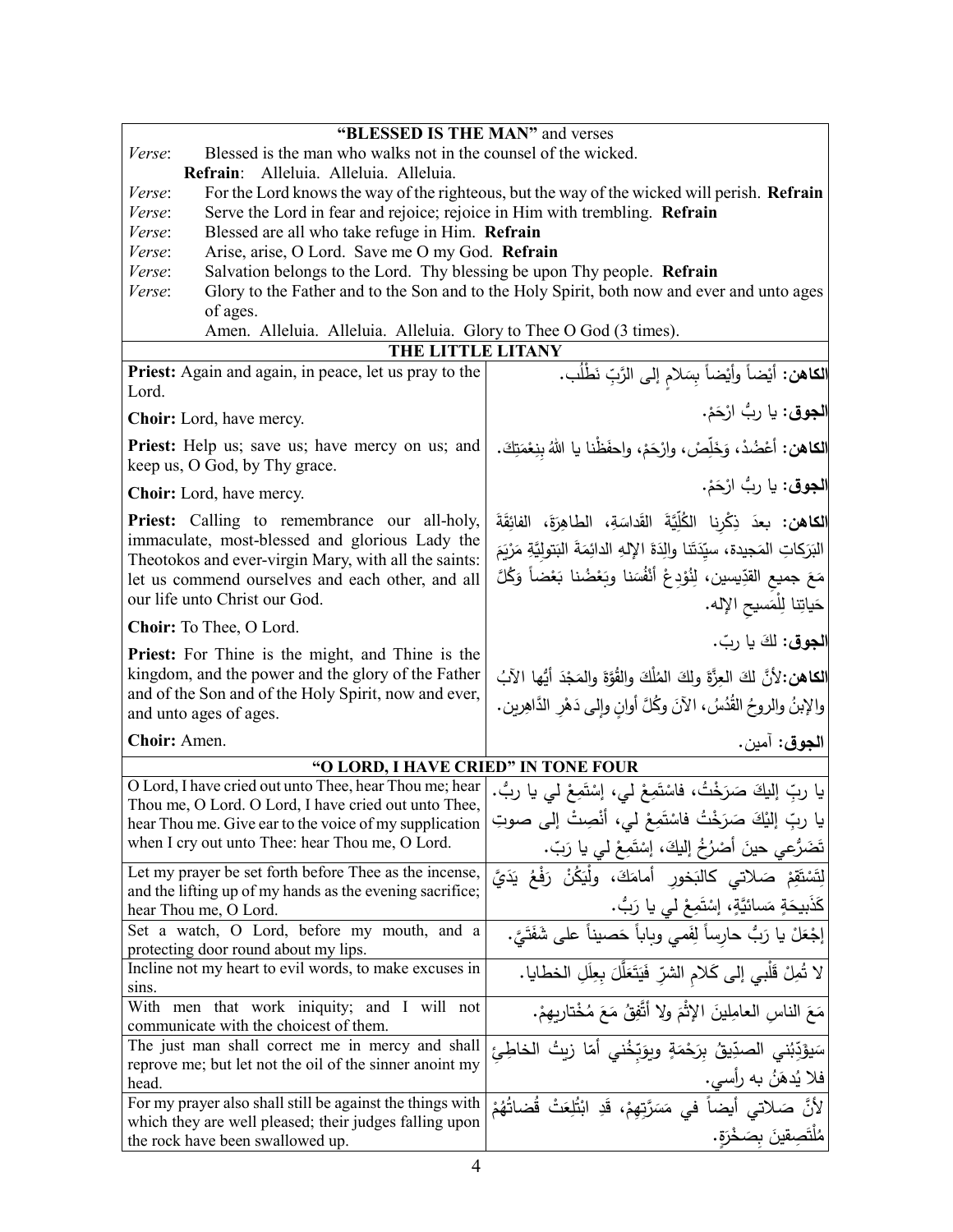| They shall hear my words, for they are sweet; as                                                      | يَسْمَعونَ كَلِماتي فإنّها قَدِ اسْتُلِذَّتْ مِثْلَ سَمْنِ الأَرْضِ                                            |
|-------------------------------------------------------------------------------------------------------|----------------------------------------------------------------------------------------------------------------|
| when the thickness of the earth is broken upon the                                                    | المُنْشَقِّ على الأَرْضِ تَبَدَّدَتْ عِظَامُهُمْ حولَ الجَحيم.                                                 |
| ground, their bones are scattered by the side of hell.                                                |                                                                                                                |
| But to Thee, O Lord, Lord, are mine eyes; in<br>Thee have I put my trust, take not away my soul.      | لأنَّ يا ربُّ، يا ربُّ إليكَ عَيْنَيَّ وعليكَ تَوَكَّلْتُ فلا تَنْزِع نَفْسي.                                  |
| Keep me from the snare which they have laid                                                           |                                                                                                                |
| for me, and the traps of the workers of iniquity.                                                     | إِحْفَظْنِي مِنَ الفَخِّ الذي نَصَبوهُ لي ومِنْ مَعاثِرِ فاعِلي الإِثْمِ.                                      |
| Let the wicked fall into their own nets, whilst                                                       | تَسْقُطُ الخَطَأَةْ في مَصائِدِهِم وأكونُ أنا على انْفِرادٍ إلى أنْ أعْبُرَ .                                  |
| I alone escape.                                                                                       |                                                                                                                |
| I cried unto the Lord with my voice, with my                                                          | بِصَوْتِي إِلَى الرَّبِّ صَرَخْتُ، بِصَوْتِي إِلَى الرَّبِّ تَضَرَّعْتُ.                                       |
| voice unto the Lord, did I make my supplication.                                                      |                                                                                                                |
| I poured out my supplication before Him; I showed                                                     | أَسْكُبُ أَمامَهُ تَضَرُّعي وأَحْزاني قُدّامَهُ أَخَبِّرُ .                                                    |
| before Him my trouble.                                                                                |                                                                                                                |
| When my spirit was overwhelmed within me, then                                                        | عند فناءِ روحي مِنّي أنتَ تعرِفُ سُبُلِي.                                                                      |
| Thou knewest my path.                                                                                 |                                                                                                                |
| In the way wherein I walked have they secretly laid                                                   | في هذا الطَّريقِ الذي كُنْتُ أسلُكُ فيهِ أَخْفَوا ليَ فخّاً.                                                   |
| a snare for me.<br>I looked on my right hand, and beheld, but there was                               |                                                                                                                |
| no man that would know me.                                                                            | تأمَّلْتُ في الميامِنِ وأَبْصَرْتُ فلَمْ يَكُنْ مَنْ يَعرِفُني.                                                |
| Refuge failed me; no one cared for my soul.                                                           |                                                                                                                |
| I cried unto Thee, O Lord; I said: Thou art my refuge                                                 | ضاعَ المَهْرَبُ منّي ولَمْ يُوجَدُ مَنْ يَطْلُبُ نفسي.<br>فصرَخْتُ إليكَ يا ربُّ وقُلْتُ أنتَ هو رجائي ونَصيبي |
| and my portion in the land of the living.                                                             |                                                                                                                |
|                                                                                                       | في أرْضِ الأحياء .                                                                                             |
| Attend unto my cry, for I am brought very low.                                                        | أَنْصِتْ إلى طِلْبَتي فإنّي قَدْ تَذَلَّلْتُ جداً.                                                             |
| Deliver me from my persecutors, for they are                                                          | نَجِّني مِنَ الذينَ يَضْطَهِدونَني فإنَّهُمْ قد اعْتَزُّوا عليَّ.                                              |
| stronger than I.                                                                                      |                                                                                                                |
|                                                                                                       | For the Resurrection in Tone Four                                                                              |
| Verse 10. Bring my soul out of prison, that I<br>may praise Thy Name. We worship untiringly           | عْ تَضْحِكْ 10. أُخْرِجْ مِنَ الحَسْسِ نَفْسـي، لكِي أَشْكُر اسْمَكَ.                                          |
| Thy quickening Cross, O Christ God, and                                                               | أَيُّها المسيحُ الإِله، نسْجُدُ بِغَيْرِ فُتُورِ لِصَلِيبِكَ المُحيي، ونُمجِّدُ                                |
| glorify Thy third-day Resurrection; for by it,                                                        | قيامَتَكَ ذاتَ الثلاثةِ الأَيّامِ، لأَنَّكَ بِهَا،  أَيُّها الفادِرُ  على كُلِّ                                |
| O Almighty, Thou hast renewed the corrupt                                                             |                                                                                                                |
| nature of mankind, and made plain to us the                                                           | شيءٍ، جَدَّدْتَ طبيعةَ البَشَرِ المُنْفَسِدة، وأوْضَحْتَ لَنا المَصْعَدَ                                       |
| ascent to heaven; for Thou alone art good and                                                         | إِلَى السَّماءِ، بِمَا أَنَّكَ صالِحٌ وَحْدَكَ وَمُحِبُّ البَشْرِ .                                            |
| the Lover of mankind.                                                                                 |                                                                                                                |
| Verse 9. The righteous shall wait for me until Thou                                                   | عز تَكِمِك 9. إيايِّ يَنْتَظِرُ الصِدِّيقِونَ حَتَّى تُجازَينِي.                                               |
| <i>recompense me.</i> When Thou wast willingly nailed                                                 | أَيُّهَا المخلِّصُ، لَمَّا سُمِّرْتَ علَى عودِ الصليبِ طوْعًا،                                                 |
| upon the Cross, O Savior, Thou didst solve the                                                        |                                                                                                                |
| problem caused by the tree of sin. And when Thou                                                      | حَلَلْتَ   القَضِيَّةَ   المُسَبَّبَةَ   عَنْ   عُود   المعصِيَة.   ولَمَّا                                    |
| didst descend into Hades, Thou didst break the                                                        | انْحَدَرْتَ إِلَى الجَحِيم، مَزَّقْتَ قُيُودَ المَوْتِ بِما أَنَّكَ إِلهٌ                                      |
| bonds of death, since Thou art a mighty God.                                                          |                                                                                                                |
| Wherefore, we worship Thy Resurrection from the<br>dead, shouting with joy, O Almighty Lord, glory to | مُقْتَدِرٍ . فَلِذَلِكَ نَسْجُدُ لِقِيَامَتِكَ مِنْ بينِ الأَمْوَاتِ، هَاتِفِينَ                               |
| Thee.                                                                                                 | بابْتِهَاج: أَيُّها الربُّ القادِرُ على كُلِّ شَيءٍ، المجْدُ لَك.                                              |
| Verse 8. Out of the depths have I cried to Thee,                                                      | ئ قَرَ اللَّهِ عَلَيْهِ جَاء مِنَ الأَعْماقِ صَــــرَجْتُ الِيكَ يا رَبُّ، يا رَبُّ                            |
| O Lord, Lord hear my voice. Thou didst                                                                |                                                                                                                |
|                                                                                                       |                                                                                                                |
| demolish by Thy Death, O Lord, the gates of                                                           | <i>شَــتَمَعْ لَصَـــوْتـى.</i> أَيُّها الرَّبُّ، لَقَدْ سَـــحَقْتَ بِمَوْتِكَ   أَبْوابَ                     |
| Hades; Thou didst dissolve the realm of death;                                                        |                                                                                                                |
| and didst free the human race from corruption,                                                        | الجَحِيم وَحَلَلْتَ تَمَلَّكَ المَوْتِ، وأَعْتَقْتَ الْجِنْسَ البشــــــريَّ مِنَ                              |
| granting the world life and incorruptibility and<br>Great Mercy.                                      | الفَساد، ومَنَحْتَ العَالَمَ الحيَاةَ، وعَدَمَ البِلَى، والرَّحمةَ العُظْمي.                                   |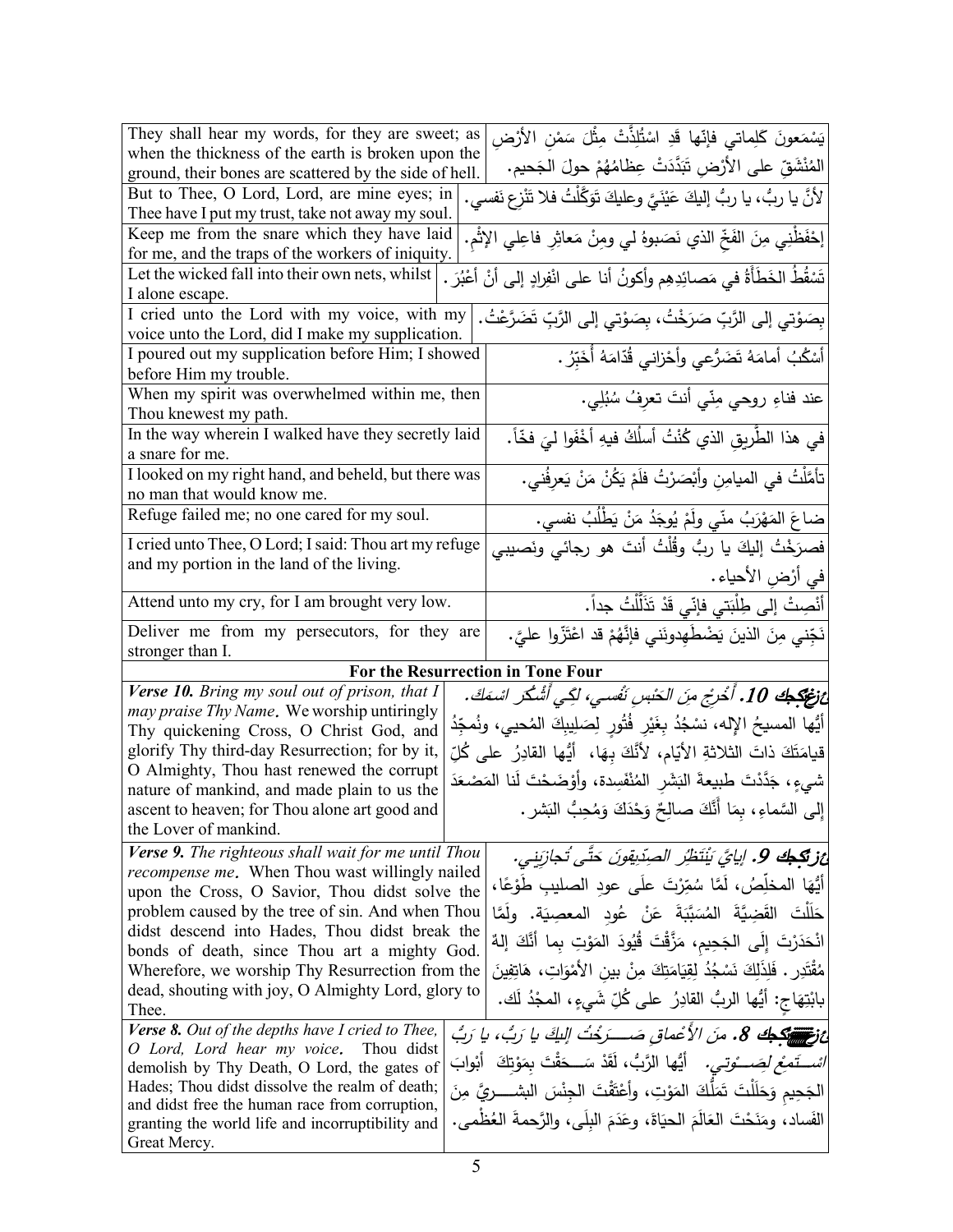| Verse 7. Let Thine ears be attentive to the voice of                                                | عْ نَرْ الْقَدْيَةِ حَمْدٍ لَتَكُنْ أَذْناكَ مُصْبِ فِيَتَيْنِ إِلَى صَبْوتِ                         |
|-----------------------------------------------------------------------------------------------------|------------------------------------------------------------------------------------------------------|
| my supplication. Come, ye nations, let us praise the                                                |                                                                                                      |
| third-day Resurrection of the Savior, by which we                                                   | <i>تَضَرَّعِي.</i> هَلُمُّوا أَيُّها الشُّعُوبُ لِنُسَبِّحْ قيامَةَ المُخَلِّصِ                      |
| were delivered from the unbreakable bonds of                                                        | ذاتَ الثَّلاثَةِ الأيَّامِ، الَّتِي بِهَا نَجَوْنِا مِنْ عِقالاتِ الجَحِيمِ                          |
| Hades, and by which we have all received life and                                                   | غَيْرِ المُنْفَكَّة، فَأَخَذْنا جَميعُنا الحيَاةَ وَعَدَمَ الفَســـــاد،                             |
| incorruption, crying, O Thou Who wast crucified,                                                    |                                                                                                      |
| buried, and Who didst rise, save us by Thy                                                          | صَارِخِينَ: ۚ يَا مَنْ صُلِبَ وِدُفِنَ وقَامَ، خَلِّصْنَا بِقِيَامَتِكَ،                             |
| Resurrection, O Thou only Lover of mankind.                                                         | يَا مُحِبَّ البَشَرِ وَحْدَك.                                                                        |
| Verse 6. If Thou, O Lord, shouldest mark                                                            | ئ قلم عنها 6. إن كُنتَ للآثام راصــداً يا رَبُ، يا ربُ من                                            |
| iniquities, O Lord, who shall stand? For with                                                       | <i>يَتْبُتْ، فإنَّهُ من عِندِكَ هو الإغتفار .</i> أيُّها المُخَلِّصُ، إنَّ                           |
| Thee there is forgiveness. Verily, the angels and                                                   |                                                                                                      |
| men, O Savior, praise Thy third-day Resurrection,                                                   | المَلائِكَةَ والبَشَــرَ ۖ يُســبّحونَ قيامَتَكَ ۖ ذاتَ الثَّلاثَةِ الأَيَّامِ،                      |
| through which the ends of the universe have been<br>lighted, and by which Thou hast redeemed from   | التي بواسِطَتِها استَنارَتْ أقطارُ المَسكونة، وبها ۖ افْتَدَيْتَنا                                   |
| bondage to the enemy us who cry, saying: O                                                          | كُلَّنا مِنْ عُبوديَّةِ العَدُوِّ، صــــارخينَ: أَيُّها الكُلِّيُّ الإقْتِدارِ ،                     |
| omnipotent Giver of life, save us by Thy                                                            |                                                                                                      |
| Resurrection, O Lover of mankind.                                                                   | صانِعُ الحَياة، خلِّصْنا بقيامَتِكَ يا مُحِبَّ النِّشَرِ .                                           |
| Verse 5. Because of Thy Name have I waited for                                                      | عْ فَرَ الْمَسْتَحِيكَ 5. مِنْ أَجْلِ اسْـــمِكَ صَـــَبْرِتُ لَكَ يا ربُّ،                          |
| Thee, O Lord; my soul hath waited upon Thy word,<br>my soul hath hoped in the Lord. Thou hast       | صَبَرتُ نفسي في أقوالكِ، تَوَكَّلَتْ نَفْسي على الرَّبّ.                                             |
| demolished the brazen gates, O Christ God, and hast                                                 | أَيُّها المَسِـــيحُ الإِله، لَقَدْ سَـــحَقْتَ الأَبْوَابَ النُـحَاســـيَّةَ،                       |
| shattered the bars, and hast raised the fallen human                                                |                                                                                                      |
| race and made it to stand upright. Wherefore, do we                                                 | وَكَسَّـــرْتَ الأَمْخَالَ، وَأَقَمْتَ جِنْسَ البَشَــــرِ الســـــاقِطَــــــــــــــــــــــــــــ |
| shout to Thee in unison, O Thou rising from the                                                     | وأَنْهَضْـــتَهُ. فَلِذلِكَ نَهْتِفُ نَحْوَكَ بِأَصْـــوَاتٍ مُتَّفِقَة: أَيُّها                     |
| dead, O Lord, glory to Thee.                                                                        | الناهِضُ مِنْ بيْنِ الأَموَاتِ، يا ربُّ، المَجْدُ لَك.                                               |
|                                                                                                     |                                                                                                      |
|                                                                                                     |                                                                                                      |
| For Sunday of Forgiveness in Tone Six (** Having laid up all their hope**)                          |                                                                                                      |
| Verse 4. From the morning watch until night,                                                        | <b>نْ قَصَيْحِكَ 4.</b> مِنِ انْفِجارِ الصُّـْبح إلى اللَّيل، مِنِ انْفِجارِ                         |
| from the morning watch let Israel trust in the<br>Lord. Verily, the Lord, my Creator, took dust     | <i>الصُّــْبح لَيتَّكِلْ إِسْــرائيلُ</i> ع <i>لـى الرَّبّ.</i> إنَّ الرَّبَّ جابِلي،                |
| from the earth and with life-giving breath gave me                                                  |                                                                                                      |
| a soul and revived me, honoring me and setting                                                      | بِتُرابِ مِنَ الأرضِ، وَنَفخَةٍ مُحيِيَةٍ، مَنَحَني نَفسًا، وَأَحياني                                |
| me in the earth as chief of all things visible, to live                                             | مُكرِّمًا، وَقد أقامَني على كُلِّ المَنظوراتِ رَئِيسًــا ، عائِشًــا                                 |
| like the angels. But deceiving Satan, using the                                                     | في الأرضِ مثلَ المَلائِكَةِ. فالشَّـــيطانُ الغاشُّ اســـتَعمَلَ                                     |
| serpent as an instrument, deceived me through                                                       | الْحَيَّةَ أَلَّةً، وبِالأَكْلِ ۖ خَدَعَنِي، وَفَصَـــــلني عن مَجدِ اللهِ،                          |
| eating, and separated me from the glory of God,                                                     |                                                                                                      |
| delivering me by nether death to the earth. But<br>since Thou art Lord and compassionate, recall    | وَسَـــــلَّمَنــي بِالمَنونِ السُّـــــفلـيّ إلـى الأرض. لَكِن بِمَا أَنَّكَ                        |
| thou me.                                                                                            | الحنَّان، استَدعِني ثانِيًا.                                                                         |
| Verse 3. For with the Lord there is mercy and with                                                  |                                                                                                      |
| Him is abundant redemption, and He will deliver                                                     | ئَ تَصَدَّكُمْ 3. لأَنَّ مِنَ الزَّبِ الزَّحْمَـةَ، وَمِنْـهُ النَّجاةَ                              |
| Israel from all his iniquities.<br>Lord, when I                                                     | الكَثيرة، وَهُوَ يُنَجِّي إِسْـــرائيلَ مِنْ كُلِّ آثامِهِ.    يا رَبُّ،                             |
| disobeyed Thy divine command at the counsel of                                                      | لَمّا خالَفتُ أَمرَكَ الإِلَهيَّ بِمَشْــــورَةِ الْـعَدُقِ، عُرِّيتُ مِنَ                           |
| the adversary, I, wretched one, was stripped of my                                                  |                                                                                                      |
| God-woven robe. And now I have put on the mantle                                                    | خُلَّةٍ نسجَها الله أَنا الشَّقِيَّ، المُرتَدَي الوِشاحَ الْجِلدِيِّ،                                |
| of skin and fig-leaves, and have been condemned to                                                  | وَبِوَرَقٍ من النَّين، وَجُنِّمَ عَلَيَّ أَن آكُلَ في تَعَبِ خُبزًا ،                                |
| eat in sweat the bread of hardship. The earth was                                                   | كما لُعِنَتِ الأرضُ لِتُعطى شَوكًا وَحَسَكًا. فيا مَن تَجَسَّدَ                                      |
| cursed to bring forth thorns and husks for me.<br>Albeit, O Thou Who in the last days was incarnate | آخِرَ الأزمانِ مِنَ بَتول، ادْعُني أيضًـــــا، وَأدخلني إلى                                          |
| from the Virgin, recall me and make me to enter the                                                 | فِرِدَوسِ النَّعيمِ.                                                                                 |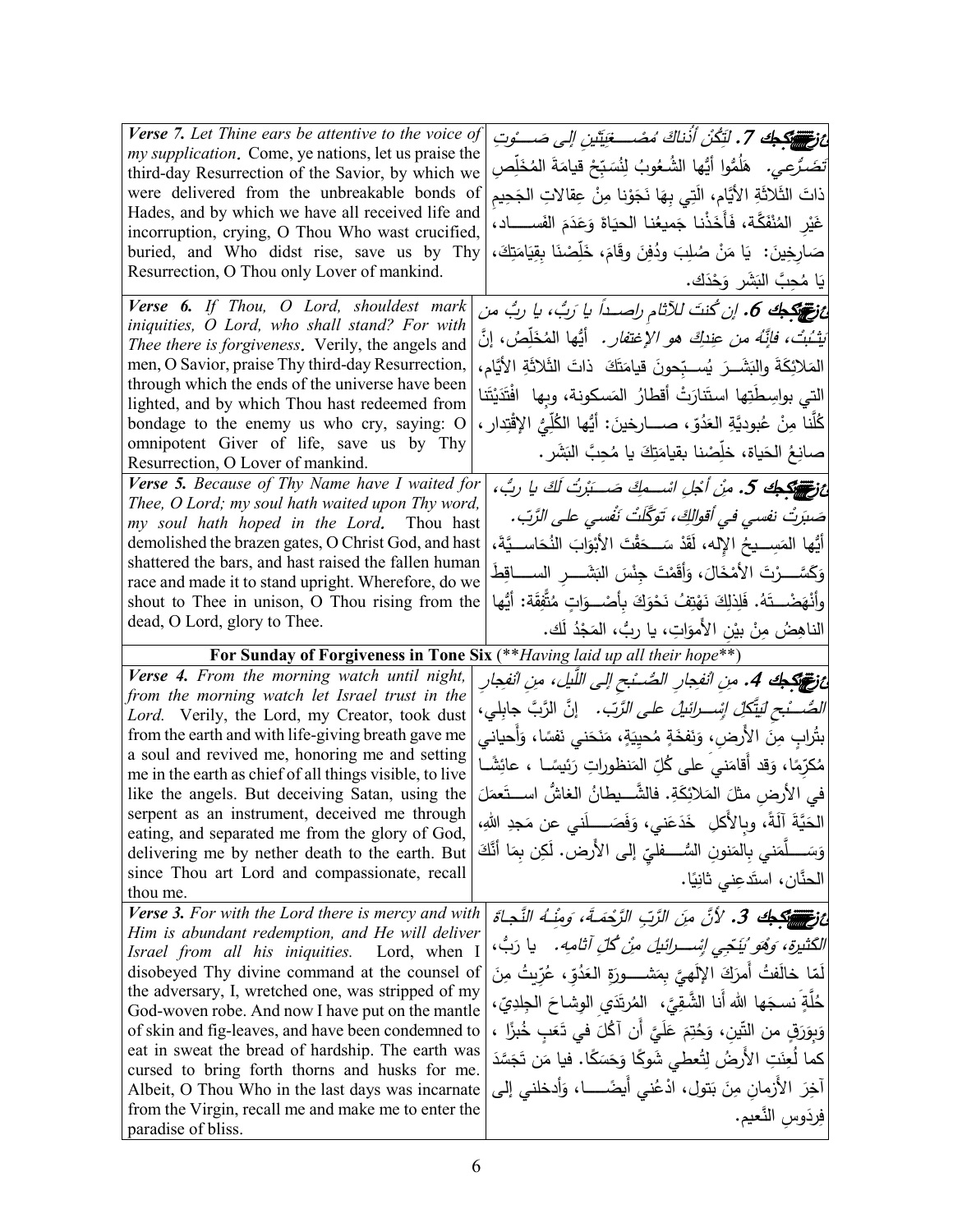| Verse 2. Praise the Lord, all nations; praise Him,<br>all people. O most-honored paradise, comeliness<br>transcendent in splendor, the dwelling-place<br>perfected by God, unending joy and enjoyment, the<br>glory of the righteous, the joy of the Prophets, and<br>the dwelling-place of the saints, beseech the Creator<br>of all, by the tune of the rustling of Thy leaves, to<br>open for me the gates which I closed by sin, and that<br>I be worthy to partake of the tree of life and joy,<br>which I enjoyed in Thee of old.<br><b>Verse 1.</b> For His mercy is great toward us, and the<br>truth of the Lord endureth forever. Woe is me!<br>Verily, Adam by disobedience was exiled from<br>paradise and driven from bliss, having been<br>deceived by the words of the woman; and he sat<br>opposite Eden naked and wailing. Let us all,<br>therefore, be careful how we receive the season of | أغز تكمك 2. سَبِّحوا الرَّبَّ يا جَمِيعَ الأَمَمِ، وَامْدَحُوهُ يا<br><i>سائرَ الشَّعوب.</i> يا أيُّها الفِردَوسُ ذو الكَرامَةِ  الكُلِّيّة<br>، الفائِقُ حُســـنُهُ ومَسْــكِنُ اللهِ ۖ المُتقَنُ والمتعَة لما لا<br>ينتهي، يا مَجداً للصِّدّيقينَ، وَ يافَرَحًا للأنبياءِ، وَبِيتَ<br>القِدّيسينَ، بهَفيفِ أوراقِكَ ابتَهِل للخالِقِ لكي يَفتَحَ ليَ<br>ما قد أغلقتُهُ بِالعِصــــيانِ، وَأَن أَســـتَحِقَّ التَّناوُلَ مِن<br>عودِ الحَياةِ، والفَرَحِ الذي تَنَعَّمتُ بِهِ قَديمًا فيكَ.<br>عْ فَعَ الْجَمْعَةِ 1. لأَنَّ رَحْمَتَهُ قَدْ قَوِيتُ عَلَينا، وَحَقُّ الرَّبِّ<br>َ <i>يَدُومُ إلى الدَّهر .</i> وَيحي، آدَمُ نُفِيَ مِنَ الفِردَوسِ إذ<br>خالَف، مَطرودَاً مِنَ النَّعيم، وبدا إذ خُدِعَ من المَرأةِ،<br>جَميعُنا، عَلى أن نقبَلَ ما يَفرضُــهُ علينا الصّــيام، و |
|---------------------------------------------------------------------------------------------------------------------------------------------------------------------------------------------------------------------------------------------------------------------------------------------------------------------------------------------------------------------------------------------------------------------------------------------------------------------------------------------------------------------------------------------------------------------------------------------------------------------------------------------------------------------------------------------------------------------------------------------------------------------------------------------------------------------------------------------------------------------------------------------------------------|--------------------------------------------------------------------------------------------------------------------------------------------------------------------------------------------------------------------------------------------------------------------------------------------------------------------------------------------------------------------------------------------------------------------------------------------------------------------------------------------------------------------------------------------------------------------------------------------------------------------------------------------------------------------------------------------------------------------------------------------------------------------------------------|
| fasting, obeying the traditions of the Gospels, that,<br>becoming thereby acceptable to Christ, we may<br>once more attain to paradise.                                                                                                                                                                                                                                                                                                                                                                                                                                                                                                                                                                                                                                                                                                                                                                       | أن نكونَ طـائِعينَ للتَّقليداتِ الإنجيليَّـة، حتى متى<br>حُزنا على جَميع ما يُرضي المَسيح، بواسِطَتِها نَظفُرَ                                                                                                                                                                                                                                                                                                                                                                                                                                                                                                                                                                                                                                                                       |
|                                                                                                                                                                                                                                                                                                                                                                                                                                                                                                                                                                                                                                                                                                                                                                                                                                                                                                               | بِسُكني الفِردوس أيضًا.                                                                                                                                                                                                                                                                                                                                                                                                                                                                                                                                                                                                                                                                                                                                                              |
| <b>DOXASTICON FOR THE SUNDAY OF FORGIVENESS IN TONE SIX</b>                                                                                                                                                                                                                                                                                                                                                                                                                                                                                                                                                                                                                                                                                                                                                                                                                                                   |                                                                                                                                                                                                                                                                                                                                                                                                                                                                                                                                                                                                                                                                                                                                                                                      |
| Glory to the Father, and to the Son, and to the Holy<br>Spirit. Verily, Adam sat opposite paradise<br>bewailing his nakedness and crying, Woe is me, the                                                                                                                                                                                                                                                                                                                                                                                                                                                                                                                                                                                                                                                                                                                                                      | الصَّجُدُ للآبِ والإبنِ والروحِ القَدْسِ. ۚ إنَّ آدَمَ لَمَّا جَلَسَ<br>إزاءَ الفِرِدَوسِ وَنَدَبَ عُرِيَهُ مُنتَحِبًا وَهاتِفًا، وَيحى أنا                                                                                                                                                                                                                                                                                                                                                                                                                                                                                                                                                                                                                                          |
| robbed one, who hearkened to the evil deception,<br>and was driven away from glory. Woe is me, who                                                                                                                                                                                                                                                                                                                                                                                                                                                                                                                                                                                                                                                                                                                                                                                                            | المَسلوبَ، المُقتَنِعَ مِنَ الخَديعَةِ الخَبيثَةِ، والنَّائيَ عَن                                                                                                                                                                                                                                                                                                                                                                                                                                                                                                                                                                                                                                                                                                                    |
| through simplicity of heart became naked, and am<br>now perplexed. Wherefore, O paradise, I shall no                                                                                                                                                                                                                                                                                                                                                                                                                                                                                                                                                                                                                                                                                                                                                                                                          | المَجد. وَيحى، أنا الذي بِالسَّذاجَةِ، أَمسَيتُ عُريانًا                                                                                                                                                                                                                                                                                                                                                                                                                                                                                                                                                                                                                                                                                                                             |
| more attain thy bliss, nor behold my Lord, my God,                                                                                                                                                                                                                                                                                                                                                                                                                                                                                                                                                                                                                                                                                                                                                                                                                                                            | الآنَ وَحائِرًا. فَيا أَيُّها الفِرِدَوسُ، لَن أنالَ فيما بَعدُ                                                                                                                                                                                                                                                                                                                                                                                                                                                                                                                                                                                                                                                                                                                      |
| and my Creator; for I shall return to the earth from<br>which I was taken, and I shall cry to Thee, O                                                                                                                                                                                                                                                                                                                                                                                                                                                                                                                                                                                                                                                                                                                                                                                                         | نَعيمَكَ، وَلا أَعايِنُ رَبِّي وَإِلَهي وَخالِقي، لأنّي سَأَعودُ                                                                                                                                                                                                                                                                                                                                                                                                                                                                                                                                                                                                                                                                                                                     |
| compassionate One, have mercy upon me who am                                                                                                                                                                                                                                                                                                                                                                                                                                                                                                                                                                                                                                                                                                                                                                                                                                                                  | إلى الأرضِ التي مِنها أخِذتُ. فَأَهتِفُ إِلَيكَ أَيُّها                                                                                                                                                                                                                                                                                                                                                                                                                                                                                                                                                                                                                                                                                                                              |
| fallen.                                                                                                                                                                                                                                                                                                                                                                                                                                                                                                                                                                                                                                                                                                                                                                                                                                                                                                       | الرَّؤوفُ المُتَحَنِّنُ، ارحَمني أنا الواقِع.                                                                                                                                                                                                                                                                                                                                                                                                                                                                                                                                                                                                                                                                                                                                        |
| <b>THEOTOKION FOR THE RESURRECTION IN TONE FOUR</b>                                                                                                                                                                                                                                                                                                                                                                                                                                                                                                                                                                                                                                                                                                                                                                                                                                                           |                                                                                                                                                                                                                                                                                                                                                                                                                                                                                                                                                                                                                                                                                                                                                                                      |
| Both now and ever, and unto ages of ages. Amen.<br>David the Prophet who became through thee, O                                                                                                                                                                                                                                                                                                                                                                                                                                                                                                                                                                                                                                                                                                                                                                                                               | الآنَ وكُلَّ أُوانِ والِّي دَهْرِ الدَاهِرِينِ. آمين.   يا والِدَةَ                                                                                                                                                                                                                                                                                                                                                                                                                                                                                                                                                                                                                                                                                                                  |
| Theotokos, the grandparent of God, before time<br>sang of thee in praise, and shouted to Him who                                                                                                                                                                                                                                                                                                                                                                                                                                                                                                                                                                                                                                                                                                                                                                                                              | الإِلَهِ إِنَّ داوُدَ النَّبِيَّ الصَـــائِرَ بِسَــبَبِكِ جَدَّ الإِلَهِ، قَد<br>سَبَقَ مِن أَجْلِكِ مُتَرَبِّمًا، وهَتفَ بالصانِع بِكِ العَظَائِمَ:                                                                                                                                                                                                                                                                                                                                                                                                                                                                                                                                                                                                                                |
| worked wonders through thee, saying, The queen                                                                                                                                                                                                                                                                                                                                                                                                                                                                                                                                                                                                                                                                                                                                                                                                                                                                | قَامَتِ المَلِكَةُ عَنْ يَمِينِكَ، لأَنَّ الإِلهَ قد أَظهَرَكِ أَمًّا                                                                                                                                                                                                                                                                                                                                                                                                                                                                                                                                                                                                                                                                                                                |
| did rise on Thy right; for God hath shown thee to be<br>a Mother bringing forth life, in that He was willing                                                                                                                                                                                                                                                                                                                                                                                                                                                                                                                                                                                                                                                                                                                                                                                                  | مُسَبِّبَةَ الْحَيَاةِ، إِذِ ارْتَضَى أَنْ يَظْهَرَ مُتَأَنِّسًا مِنْكِ خُلَوًّا                                                                                                                                                                                                                                                                                                                                                                                                                                                                                                                                                                                                                                                                                                     |
| to appear incarnate from thee without father,                                                                                                                                                                                                                                                                                                                                                                                                                                                                                                                                                                                                                                                                                                                                                                                                                                                                 | مِن أَبِ، لِكَيْ يُجَدِّدَ إِبْداعَ صُــورَتِهِ الْمُنْفَسِـدَةِ بِالْآلامِ،                                                                                                                                                                                                                                                                                                                                                                                                                                                                                                                                                                                                                                                                                                         |
| renewing the creation of His likeness, corrupt with<br>suffering, in order to find the sheep lost in the hills,                                                                                                                                                                                                                                                                                                                                                                                                                                                                                                                                                                                                                                                                                                                                                                                               | ويَجِدَ الخروفَ الَّذي ضَــلَّ فِي الْجِبَالِ، ويَحْمِلَهُ عَلَى                                                                                                                                                                                                                                                                                                                                                                                                                                                                                                                                                                                                                                                                                                                     |
| and carry it on His shoulders, and offer it to the                                                                                                                                                                                                                                                                                                                                                                                                                                                                                                                                                                                                                                                                                                                                                                                                                                                            |                                                                                                                                                                                                                                                                                                                                                                                                                                                                                                                                                                                                                                                                                                                                                                                      |
| Father, and add it, through His will, to the heavenly<br>hosts, and to save the whole world; for He is the                                                                                                                                                                                                                                                                                                                                                                                                                                                                                                                                                                                                                                                                                                                                                                                                    | مَنْكِبَيْهِ وِيُقَدِّمَهُ إِلَى الآب، ويَضُــــمَّهُ بِمَشِــــيئتِهِ مَعَ                                                                                                                                                                                                                                                                                                                                                                                                                                                                                                                                                                                                                                                                                                          |
| reigning Christ, Possessor of rich and Great Mercy.                                                                                                                                                                                                                                                                                                                                                                                                                                                                                                                                                                                                                                                                                                                                                                                                                                                           | القوَّاتِ السَّــــمَـاوِيَّةِ، ويُخَلِّصَ العَـالَمَ أَجْمَعَ، بمـا أَنَّـهُ                                                                                                                                                                                                                                                                                                                                                                                                                                                                                                                                                                                                                                                                                                        |
|                                                                                                                                                                                                                                                                                                                                                                                                                                                                                                                                                                                                                                                                                                                                                                                                                                                                                                               | المسِيحُ المالِكُ الرَّحْمَةَ الغَنِيَّةَ العُظمى.                                                                                                                                                                                                                                                                                                                                                                                                                                                                                                                                                                                                                                                                                                                                   |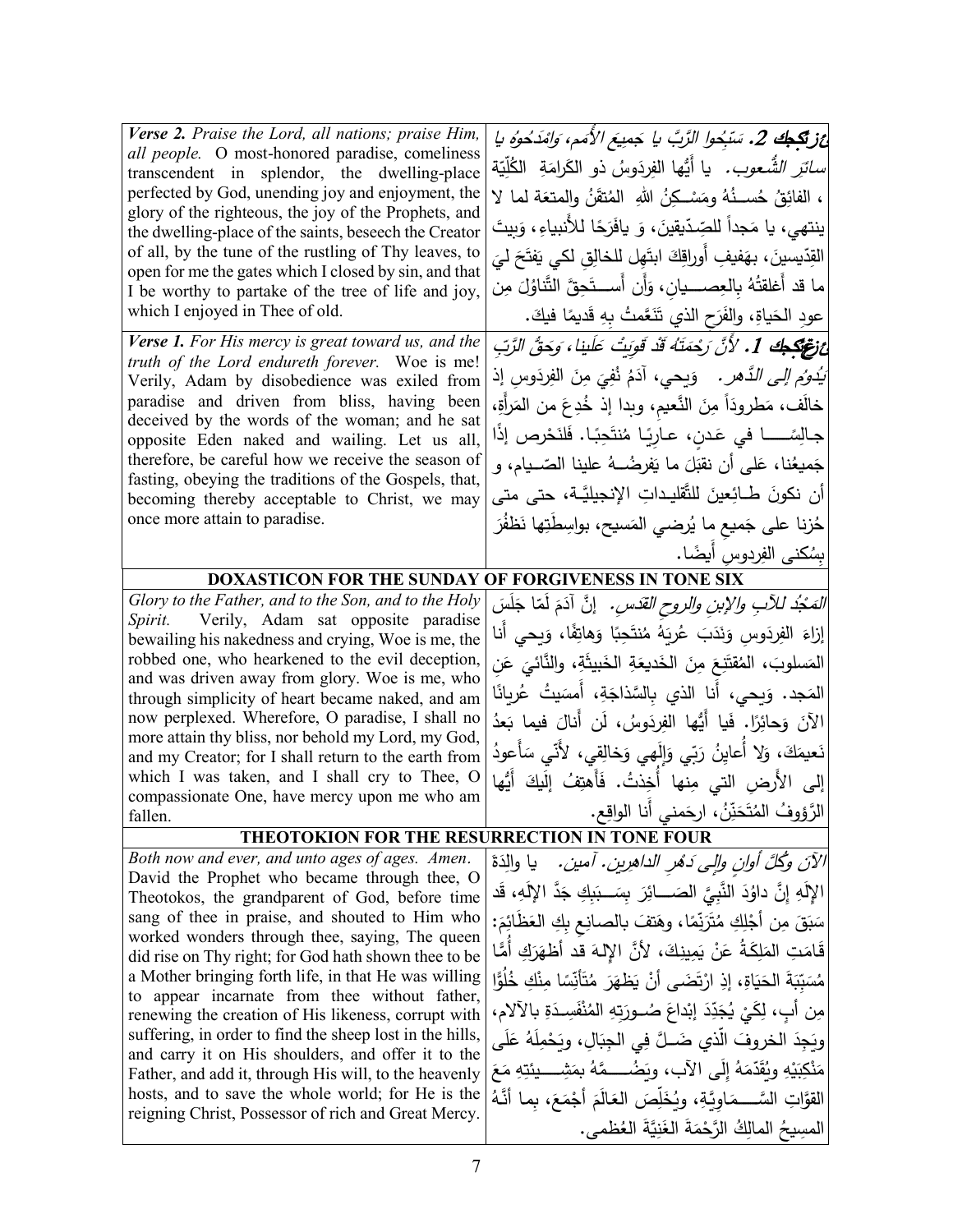| THE HOLY ENTRANCE                                                                                                        |  |                                                                                                             |
|--------------------------------------------------------------------------------------------------------------------------|--|-------------------------------------------------------------------------------------------------------------|
|                                                                                                                          |  | (While the "both now" is chanted, the following dialogue occurs QUIETLY as the clergy make the entrance.)   |
| <b>Deacon:</b> Let us pray to the Lord. Lord, have mercy.                                                                |  | ا <b>لشماس:</b> إلى الرَّبِّ نَطْلَب. يارَبُّ ارْحَمْ.                                                      |
| Priest: In the evening and in the morning and at<br>noonday we praise Thee, we bless Thee, we                            |  | ا <b>لكاهن:</b> مَسـاءً وصَــباحاً وعند الظّهيرَة، نُسَـبّحُكَ ونُباركُكَ،                                  |
| give thanks unto Thee, and we pray unto Thee,                                                                            |  | ونَشْكُرُكَ ونَطْلُبُ إليكَ، يا سيّدَ الكُلِّ، الرَّبَّ المُحِبَّ البَشَرِ .                                |
| O Master of all, Lord Who lovest mankind:                                                                                |  | فَقَوّمْ صَـــلاتَنا كالبَخور ۖ أمامَكَ، ولا تُمِلْ قُلوبَنا إلى أقْوالِ أَوْ                               |
| Direct our prayer as incense before Thee, and<br>incline not our hearts unto words or thoughts of                        |  |                                                                                                             |
| evil, but deliver us from all who seek after our                                                                         |  | أَفْكارِ شِـرِّيرَة، بَلْ نَجِّنا مِنْ جَميعِ الذينَ يُطارِدونَ نفوسَــنا،                                  |
| souls. For unto Thee, O Lord, Lord, are our                                                                              |  | لِأَنَّ عيونَنا إليكَ يا رَبُّ، يا رَبُّ، وعَليكَ تَوَكَّلْنا. فَلا تَخْذُلْنا                              |
| eyes, and in Thee have we hoped. Put us not to<br>shame, O our God. For unto Thee are due all                            |  | يا إلهَنا. لأنَّهُ بِكَ يَليقُ كُلُّ مَجْدٍ وإِكْرامٍ وسُــجود، أَيُّها الآبُ                               |
| glory, honor, and worship: to the Father and to                                                                          |  | والإبنُ والرُّوحُ الْقُدُس، الآنَ وكلَّ أوانِ وإلى دَهْرِ الداهِرين.                                        |
| the Son and to the Holy Spirit; now and ever,<br>and unto ages of ages. Amen.                                            |  | امين.                                                                                                       |
|                                                                                                                          |  | (When the clergy reach the center of the solea, the first part of the great censing begins. After the first |
| part of the great censing is completed, this next dialogue occurs QUIETLY.)<br>Deacon: Bless, master, the holy entrance. |  |                                                                                                             |
| <b>Priest:</b> Blessed is the entrance to thy holy ones,                                                                 |  | الشماس : باركْ يا سَيّدُ الدُخولَ المُقَدَّس.                                                               |
| always, now and ever and unto ages of ages.                                                                              |  | ا <b>لكاهن:</b> مُباركٌ هو دُخولُ قِدِّيسيكَ كُلَّ حين، الآنَ                                               |
| Deacon: Amen.                                                                                                            |  | وكلَّ أُوانِ، وَإِلَى دَهْرِ الدَاهْرِينِ.                                                                  |
|                                                                                                                          |  | الشماس : أمين.                                                                                              |
| Deacon: Wisdom! Stand Upright!                                                                                           |  | ا <b>لشماس:</b> الحِكْمَة! فلْنَسْتَقمْ!                                                                    |
|                                                                                                                          |  | <b>O GLADSOME LIGHT</b>                                                                                     |
| <b>Choir:</b> O gladsome Light of the holy glory of                                                                      |  | ا <b>لجوقة:</b> يا نوراً بَهِيًّا لِقُدْس مَجْدِ الآبِ الذي لا يَموتُ،                                      |
| the immortal Father, heavenly, holy, blessed<br>Jesus Christ. Now that we have come to the                               |  | السَّماويُّ، القدّوسُ، المَغْبوطُ، يا يَسوعُ المَسيحُ. إذْ قدْ بَلَغْنا                                     |
| setting of the sun, and behold the light of                                                                              |  | إلى غُروبِ الشَّمْسِ ونَظرْنا نوراً مَسائِيّاً، نُسبِّحُ الآبَ والابنَ                                      |
| evening, we praise God: Father, Son, and Holy                                                                            |  |                                                                                                             |
| Spirit. For meet it is at all times to worship                                                                           |  | والروحَ القُدُسَ الإِلهَ. فَيا ابْنَ اللهِ المُعْطي الحياةَ، إِنَّكَ                                        |
| Thee with voices of praise, O Son of God,<br>Giver of Life. Therefore all the world doth                                 |  | لَمُسْتَحِقٌّ في سائرَ  الأوقاتِ أَنْ شُبَّحَ بِأَصْواتٍ بارَّةٍ، لِذلِكَ                                   |
| glorify Thee.                                                                                                            |  | العالَمُ لَكَ يُمَجِّد                                                                                      |
| <b>Deacon:</b> The evening prokeimenon.                                                                                  |  | ا <b>لشمّاس:</b> تَرْنيمَةُ المَساء.                                                                        |
| <b>SATURDAY PROKEIMENON IN TONE SIX</b>                                                                                  |  |                                                                                                             |
| <b>Choir:</b> The Lord is King, and hath clothed Himself                                                                 |  | الجوقة: اَلرَّبُّ قَدْ مَلَكَ وَالجَلالَ لَبِسَ.                                                            |
| with majesty. (ONCE)<br>Verse 1. The Lord is robed; He is girded with                                                    |  | س <b>تيخن</b> : لَسِ <i>َنِ الرَّبُ الْقَوَّةِ وَتَمَنْطُقَ بِهَا</i> . (اللازمة)                           |
| strength. (Refrain)                                                                                                      |  |                                                                                                             |
| Verse 2. For He has established the world so that it<br>shall never be moved. (Refrain)                                  |  | <b>ستيخن</b> : <i>'لأَنَّهُ وَطُّدَ المَسْكُونَةَ فَلَنْ تَتَزَعْزَع</i> . (اللازمة)                        |
| Verse 3. Holiness befits Thy house, O Lord,                                                                              |  | ئِ لِتَكَجَّكُ: 'لأَنَّهُ ثَبَّتَ المَسكونَةَ فَلَن تَتَزَعَزَع.                                            |
| forevermore. (Refrain)                                                                                                   |  | THE LITANY OF FERVENT SUPPLICATION                                                                          |
| <b>Deacon:</b> Let us say with our whole soul and                                                                        |  |                                                                                                             |
| with our whole mind, let us say.                                                                                         |  | ا <b>لشماس:</b> لِنَقُلْ جَميعُنا مِنُ كُلِّ نُفوسنا ومنْ كُلِّ نِيَاتِنا، لِنَقُلْ.                        |
| Choir: Lord, have mercy.                                                                                                 |  | ا <b>لجوقة:</b> يا رَبُّ ارْحَم.                                                                            |
|                                                                                                                          |  |                                                                                                             |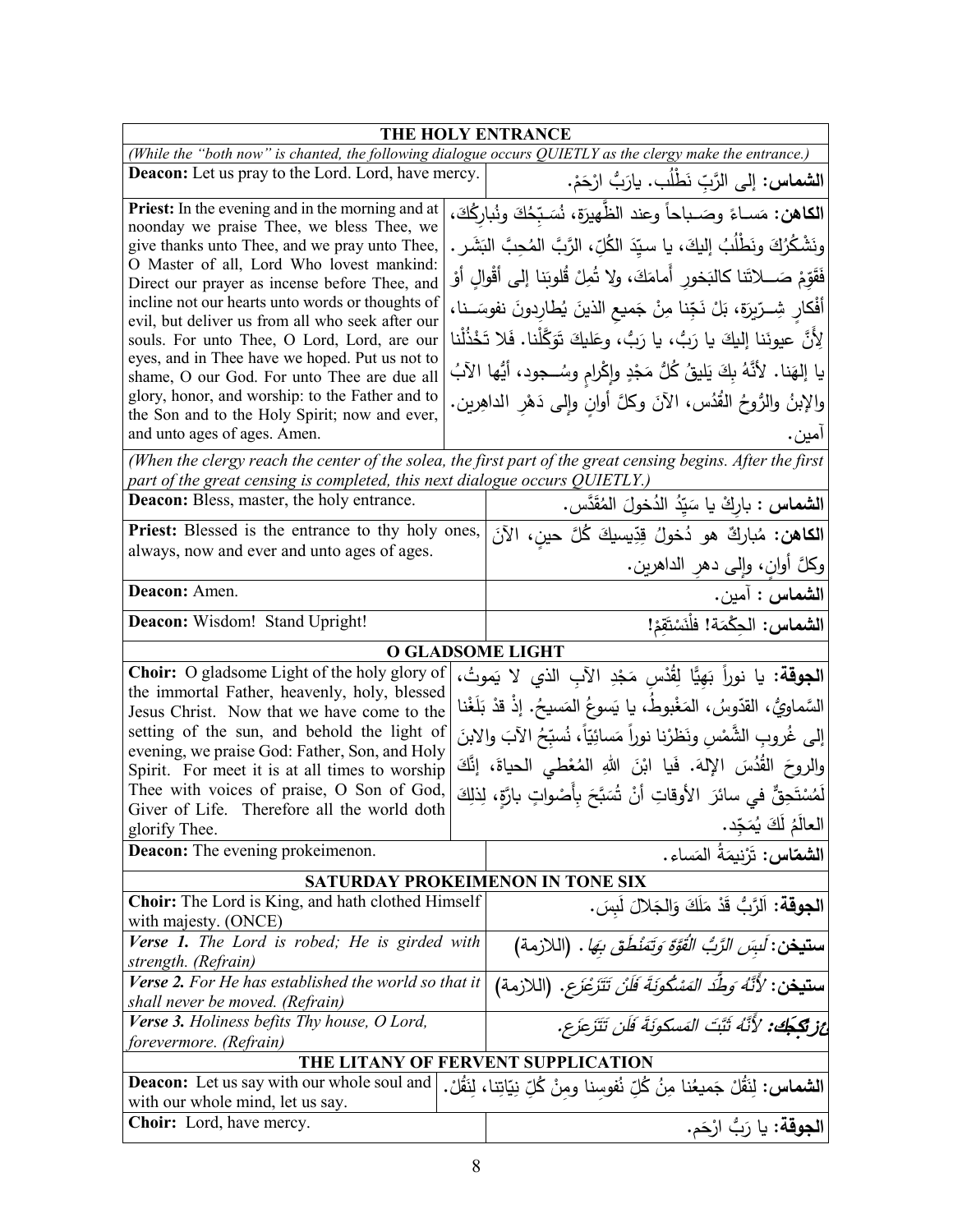| Deacon: O Lord Almighty, the God of our Fathers,                                                        | ا <b>لشماس:</b> أيُّها الزَّبُّ الضَّابطُ الكُلِّ إلهُ آبائِنا، نَطْلُبُ                     |
|---------------------------------------------------------------------------------------------------------|----------------------------------------------------------------------------------------------|
| we pray thee: hear us, and have mercy.                                                                  | مِنْكَ، فاسْتَجِبْ وارْحَم.                                                                  |
| Choir: Lord, have mercy.                                                                                | ا <b>لجوقة:</b> يا رَبُّ ارْحَم.                                                             |
| <b>Deacon:</b> Have mercy on us, O God, according to                                                    | ا <b>لشماس:</b> ارْحَمْنا يا اللهُ بِعَظيم رَحْمَتِكَ، نَطْلُبُ مِنْكَ،                      |
| Thy great mercy, we pray thee, hear us, and have                                                        | فاسْتَجِبْ وارْحَم.                                                                          |
| mercy.<br>Choir: Lord, have mercy. (thrice)                                                             |                                                                                              |
|                                                                                                         | ا <b>لجوقة:</b> يا رَبُّ ارْحَم. (ثلاثا)                                                     |
| <b>Deacon:</b> Again we pray for all<br>pious and Orthodox Christians.                                  | ا <b>لشماس:</b> وأيضاً نَطْلُبُ مِنْ أَجْلِ المَسيحيينَ الحَسَني العِبادَةِ الأرْثوذُكْسيين. |
| <b>Choir:</b> Lord, have mercy. <i>(thrice)</i>                                                         | الجوقة: يا رَبُّ ارْحَم. (ثلاثا)                                                             |
| Deacon: Again we pray for our father and<br>Metropolitan N. and our Bishop N.                           | الشماس:وَأَيضًا نَطْلُبُ مِنْ أَجْلِ أبينا ومِتْروبوليتنا جوزيف.                             |
| Choir: Lord, have mercy. (thrice)                                                                       | <b>الجوقة:</b> يا رَبُّ ارْحَم. (ثلاثا)                                                      |
| <b>Deacon:</b> Again we pray for our brethren: the                                                      | ا <b>لشماس:</b> وَأَيْضاً نَطْلُبُ مِنْ أَجْلِ إخْوَتنا الكَهَنةِ                            |
| priests, hieromonks, deacons, hierodeacons, and                                                         |                                                                                              |
| monastics, and all our brotherhood in Christ.                                                           | والشَمامِسَةِ والرُّهْبانِ والراهِباتِ، وكُلِّ إخْوَتِنا في المَسيح.                         |
| <b>Choir:</b> Lord, have mercy. <i>(thrice)</i>                                                         | ا <b>لجوقة:</b> يا رَبُّ ارْحَم. (ثلاثا)                                                     |
| Deacon: Again we pray for mercy, life, peace,<br>health, salvation, and visitation and pardon and       | ا <b>لشماس:</b> وأيضاً نَطْلُبُ مِنْ أَجْلِ الرَّحْمَةِ والحياةِ                             |
| forgiveness of sins for (the servants of God,                                                           | والسَّلام والعافِيَةِ والخَلاصِ لِعَبِيدِ اللهِ، وجَميع                                      |
| [Names], and) all Orthodox Christians of true                                                           | المَسيحيّينَ الحَسَنى العِبادَةِ الأَرْثوذُكْسِيينَ السَّاكِنينَ                             |
| worship, who live and dwell in this community.                                                          | والمَوْجودينَ في هذا المجتمع.                                                                |
| Choir: Lord, have mercy. (thrice)                                                                       | ا <b>لجوقة:</b> يا رَبُّ ارْحَم. (ثلاثا)                                                     |
| Deacon: Again we pray for the blessed and ever-                                                         | ا <b>لشماس:</b> وَأَيْضاً نَطْلُبُ مِنْ أَجْلِ المطوَّبِينَ الدائميِّ                        |
| memorable founders of this holy church and (for the                                                     | الذِّكْرِ الذينِ عَمَّروا هذا الهيكلَ المقدَّس، ومنْ أَجْلِ                                  |
| departed servants of God, [Names], and all our<br>fathers and brethren, the Orthodox departed this life | جَميع المُنْتَقِلينَ مِنْ آبائِنا وإِخْوَتِنا الأَرْثِوذُكْسِيِّينَ                          |
| before us, who here and in all the world lie asleep                                                     |                                                                                              |
| in the Lord.                                                                                            | الراقِدينَ هَهُنا وفي كُلِّ مَكان.                                                           |
| Choir: Lord, have mercy. (thrice)                                                                       | الجوقة: يا رَبُّ ارْحَم. (ثلاثا)                                                             |
| <b>Deacon:</b> Again we pray for those who bear<br>fruit and do good works in this holy and all-        | ا <b>لشماس:</b> وَأَيْضاً نَطْلُبُ مِنْ أَجْلِ الذينَ يُقَدِّمونَ الأَثمارَ                  |
| venerable temple, those who serve and those                                                             | والذينَ يَصْنَعونَ الإِحْسانَ في هذا الهيكلِ المقدَّسِ الكليّ                                |
| who sing, those praying with us from their                                                              | الوقار ، والذينَ يَتْعَبونَ ويُرَتِّلونَ فيهِ، ومنْ أَجْلِ هذا الشَّعْبِ                     |
| homes, and all the people here present, who<br>await Thy great and rich mercy.                          | الواقِفِ، المُنْتَظِرِ مِنْ لَدُنْكَ الرَّحمَةَ الغَنِيَّةَ العُظْمي.                        |
| <b>Choir:</b> Lord, have mercy. <i>(thrice)</i>                                                         | ا <b>لجوقة:</b> يا رَبُّ ارْحَم. (ثلاثا)                                                     |
| Priest: For thou art a merciful God and lovest                                                          | ا <b>لكاهن:</b> لأَنَكَ إِلهٌ رَحيمٌ وَمُحِبٌّ لِلْبَشَرِ ، وَلَكَ نُرْسِلُ                  |
| mankind, and unto thee we ascribe glory to the                                                          | المَجْدَ أَيُّها الآبُ، والإِبنُ، والرُّوحُ الْقُدُسُ، الآنَ وكُلَّ                          |
| Father and to the Son and to the Holy Spirit, now<br>and ever, and unto ages of ages.                   |                                                                                              |
|                                                                                                         | اوانٍ، وإلى دَهرِ الداه~رين.                                                                 |
| Choir: Amen.                                                                                            | الجوقة: آمين.                                                                                |
| THE EVENING PRAYER                                                                                      |                                                                                              |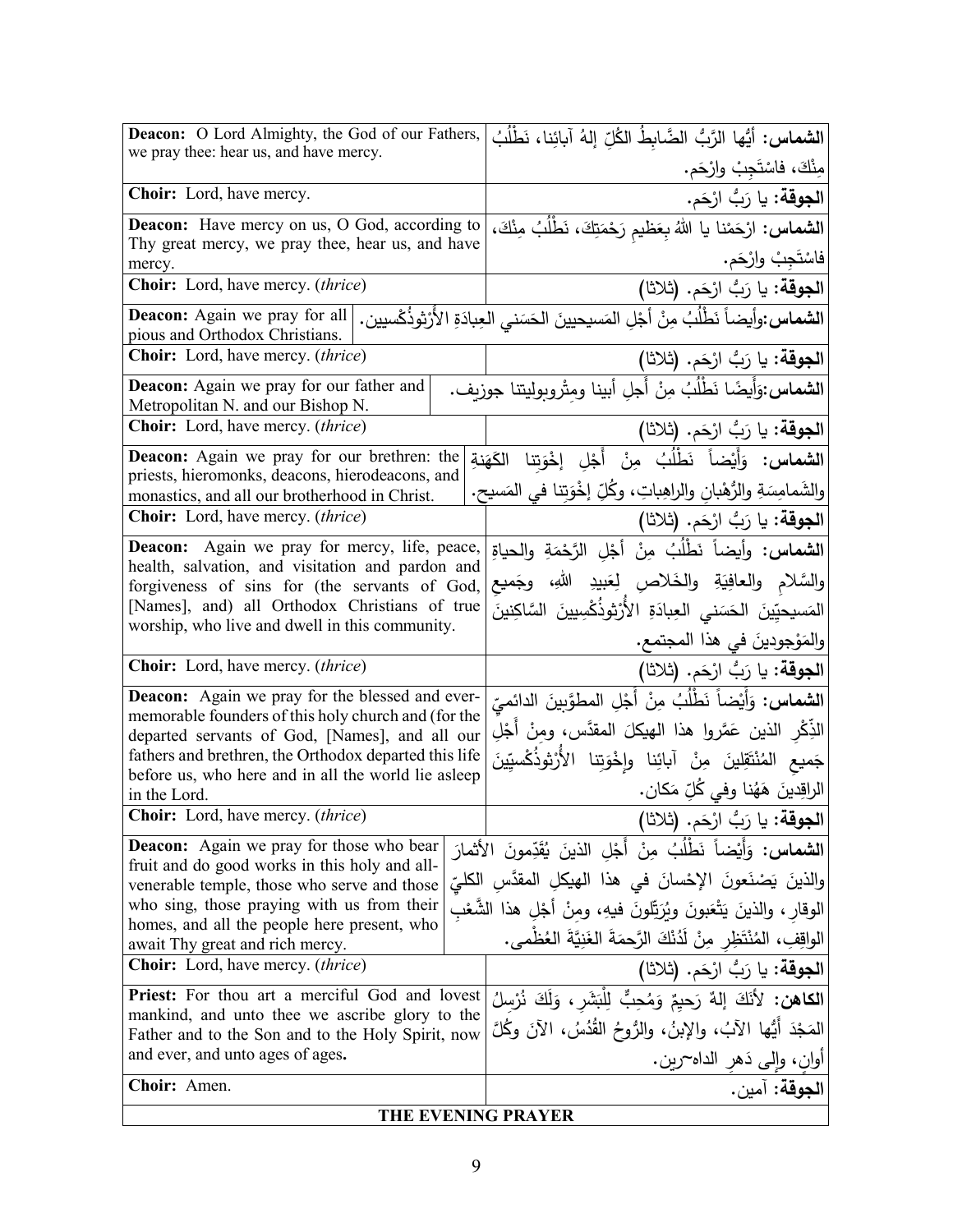| understand Thy statutes. Blessed art Thou, O Holy<br>قُدُّوسُ، أَنِرْنى بِعَدْلِك. يا رَبُّ رَحْمَتُكَ إلى الأَبَد، وَعَنْ<br>One; enlighten me with Thy statutes. Thy mercy,<br>أَعْمالِ يَدَيْكَ لا تُعْرِض. لَكَ يَنْبَغي المَديحُ، بِكَ يَليقُ<br>O Lord, endureth forever. O despise not the works<br>of Thy hands. To Thee belongeth worship, to Thee<br>التَّسْبِيحُ، لكَ يَجِبُ المَجْدُ، أَيُّها الآبُ والابْنُ والرُّوحُ<br>belongeth praise, to Thee belongeth glory to the |
|----------------------------------------------------------------------------------------------------------------------------------------------------------------------------------------------------------------------------------------------------------------------------------------------------------------------------------------------------------------------------------------------------------------------------------------------------------------------------------------|
|                                                                                                                                                                                                                                                                                                                                                                                                                                                                                        |
|                                                                                                                                                                                                                                                                                                                                                                                                                                                                                        |
| القُدُس، الآنَ وكُلَّ أُوانِ، وإِلى دَهْرِ الدّاهرين، آمين.<br>Father and to the Son and to the Holy Spirit, now<br>and ever, and unto ages of ages. Amen.                                                                                                                                                                                                                                                                                                                             |
| THE LITANY OF SUPPLICATION                                                                                                                                                                                                                                                                                                                                                                                                                                                             |
| ا <b>لشماس:</b> لِنُكَمِّلْ طِلْبَتَنا المسائية لِلْرَّبِّ.<br><b>Deacon:</b> Let us complete our evening prayer unto the Lord.                                                                                                                                                                                                                                                                                                                                                        |
| Choir: Lord, have mercy.<br>ا <b>لجوقة:</b> يا رَبُّ ارْحَم.                                                                                                                                                                                                                                                                                                                                                                                                                           |
| ا <b>لشماس:</b> أعْضُدْ وخَلِّصْ وارْحَمْ واحْفَظْنا يا أللهُ بنِعْمَتِكَ.<br><b>Deacon:</b> Help us; save us; have mercy on us;<br>and keep us, O God, by Thy grace.                                                                                                                                                                                                                                                                                                                  |
| Choir: Lord, have mercy.<br>ا <b>لجوقة:</b> يا رَبُّ ارْحَم.                                                                                                                                                                                                                                                                                                                                                                                                                           |
| ا <b>لشماس:</b> أنْ يَكونَ مَساؤُنا كُلُّهُ كامِلاً، مُقَدَّساً، سلامِيّاً،<br><b>Deacon:</b> That the whole evening may be perfect, holy,                                                                                                                                                                                                                                                                                                                                             |
| peaceful, and sinless, let us ask of the Lord.<br>ويلا خَطيئةٍ، الرَّبَّ نَسأَل.                                                                                                                                                                                                                                                                                                                                                                                                       |
| Choir: Grant this, O Lord.<br>ا <b>لجوقة:</b> اسْتَجِبْ يا رَبّ.                                                                                                                                                                                                                                                                                                                                                                                                                       |
| Deacon: An angel of peace, a faithful guide, a<br>ال <b>شماس:</b> مَلاكَ سَلام مُرْشِداً، أُميناً، حافِظاً نُفوسَنا<br>guardian of our souls and bodies, let us ask of the<br>وأجْسادَنا، الرَّبَّ نَسْأَل.<br>Lord.                                                                                                                                                                                                                                                                   |
| Choir: Grant this, O Lord.<br>ا <b>لجوقة:</b> اسْتَجِبْ يا رَبّ.                                                                                                                                                                                                                                                                                                                                                                                                                       |
| ا <b>لشماس:</b> مُسامَحَةَ خَطايانا وغُفْرانَ زَلاّتِنا، الرَّبَّ نَسْأَل.<br>Deacon: Pardon and forgiveness of our sins and<br>transgressions, let us ask of the Lord.                                                                                                                                                                                                                                                                                                                |
| Choir: Grant this, O Lord.<br>ا <b>لجوقة:</b> اسْتَجِبْ يا ربّ.                                                                                                                                                                                                                                                                                                                                                                                                                        |
| Deacon: All things good and profitable for our souls<br>الشماس: الصَّالِحاتِ والمُوافِقاتِ لِنُفوسِنا، والسَّلامَ<br>and peace for the world, let us ask of the Lord.<br>لِلْعالَمِ، الرَّبَّ نَسْأَل.                                                                                                                                                                                                                                                                                 |
| Choir: Grant this, O Lord.<br>ا <b>لجوقة:</b> اسْتَجِبْ يا ربّ.                                                                                                                                                                                                                                                                                                                                                                                                                        |
| <b>Deacon:</b> That we may complete the remaining<br>ا <b>لشماس:</b> أَنْ نُتَمِّمَ بَقِيَّةَ زَمانِ حَياتِنا بِسَلامِ وتَوْبَةٍ، الرَّبَّ نَسْأَل.<br>time of our life in peace and repentance, let us<br>ask of the Lord.                                                                                                                                                                                                                                                            |
| Choir: Grant this, O Lord.<br>ا <b>لجوقة:</b> اسْتَجِبْ يا ربّ.                                                                                                                                                                                                                                                                                                                                                                                                                        |
| <b>Deacon:</b> A Christian ending to our life,<br>ا <b>لشماس</b> : أَنْ تَكونَ أَواخِرُ حَياتِنا مَسيحِيَّةً، سَلامِيَّةً، بِلا حُزْنٍ<br>painless, blameless, peaceful, and a good<br>ولا خِزْي، وجَواباً حَسَناً لَدى مِنْبَرِ المَسيح المَرْهوبِ، نَسْأَل.<br>defense before the fearful Judgment Seat of<br>Christ, let us ask of the Lord.                                                                                                                                        |
| Choir: Grant this, O Lord.<br>ا <b>لجوقة:</b> اسْتَجِبْ يا ربّ.                                                                                                                                                                                                                                                                                                                                                                                                                        |
| ا <b>لشماس:</b> بَعْدَ ذِكْرِنا الكُلِّيَّةَ القَداسَةِ، الطاهِرَةَ، الفائِقَةَ البَرَكاتِ،<br><b>Deacon:</b> Calling to remembrance our all-<br>holy, immaculate, most blessed and glorious<br>المَجيدةَ، سيِّدَتَنا والِدةَ الإِلهِ الدائِمَةَ البَتوليَّةِ مَرْيَمَ مَعَ جميع<br>Lady the Theotokos and ever-virgin Mary,<br>with all the Saints, let us commend ourselves<br>القدِّيسينَ، لِنوْدِعْ أَنفُسَنا وبَعْضُنا بَعْضاً وَكُلَّ حَياتِنا لِلْمَسيحِ الإله.                 |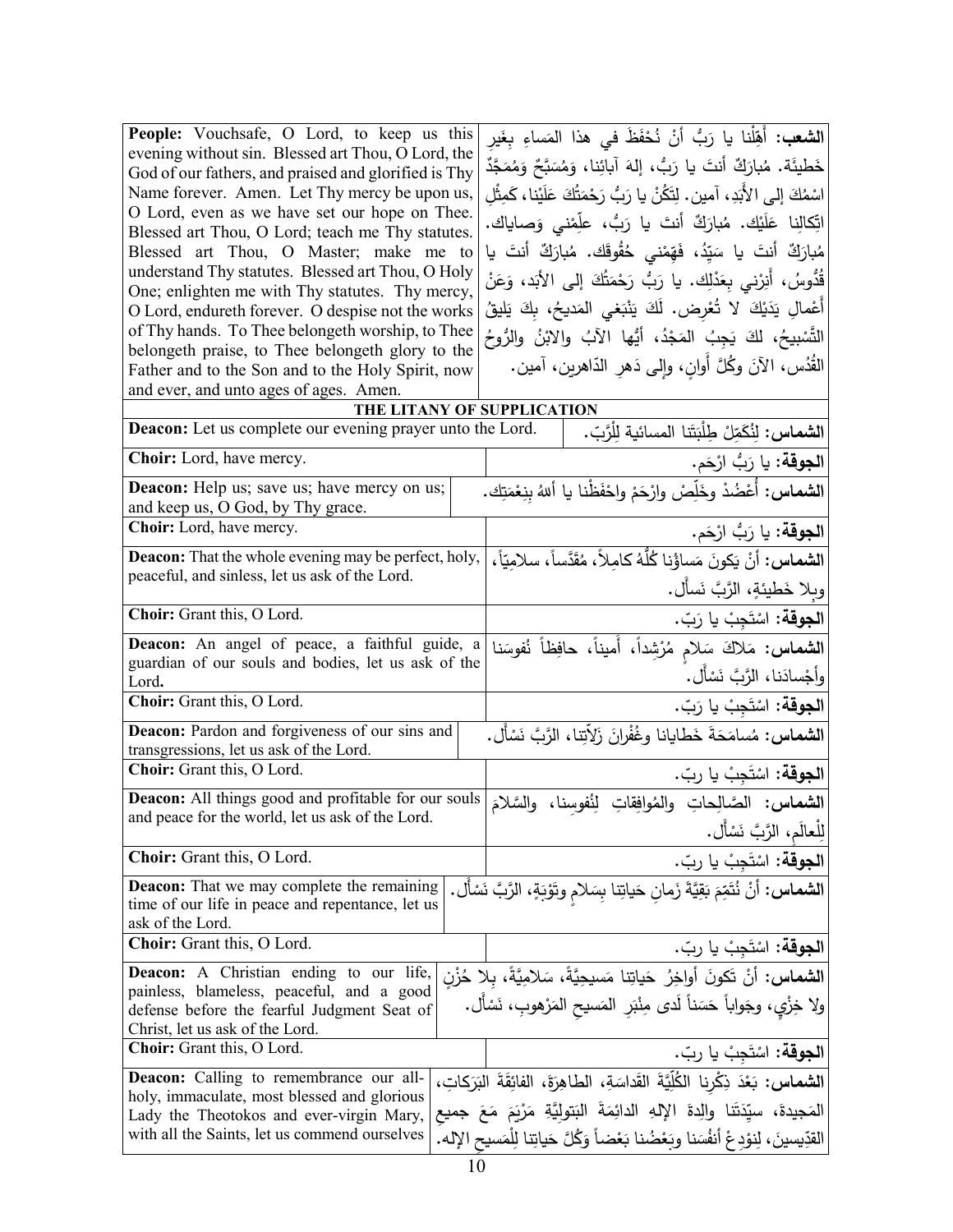| and each other, and all our life unto Christ our<br>God.                                                       |                                                                                         |
|----------------------------------------------------------------------------------------------------------------|-----------------------------------------------------------------------------------------|
| Choir: To Thee, O Lord.                                                                                        | ا <b>لجوقة:</b> لَكَ يا رَبّ.                                                           |
| Priest: For thou art a good God and lovest                                                                     | ا <b>لكاهن:</b> لأَنَّكَ إلهٌ صالِحٌ ومُحِبٌّ لِلْبَشَرِ، ولكَ نُرْسِلُ المجْدَ، أيُّها |
| mankind, and unto Thee we ascribe glory to                                                                     | الآبُ والإِبْنُ والرُّوحُ القُدُسُ، الآنَ وكُلَّ أوانٍ، وإِلـى دَهْرِ الدَّاهِرِينِ.    |
| the Father and to the Son and to the Holy<br>Spirit, now and ever, and unto ages of ages.                      |                                                                                         |
| Choir: Amen.                                                                                                   | ا <b>لجوق</b> : آمين.                                                                   |
| <b>THE PEACE</b>                                                                                               |                                                                                         |
| Priest: Peace be to all.                                                                                       | ا <b>لكاهن:</b> السَّلامُ لِجَميعِكُم.                                                  |
| Choir: And to thy spirit.                                                                                      | ا <b>لجوقة:</b> ولروجِكَ أيْضاً.                                                        |
| Deacon: Let us bow our heads unto the Lord.                                                                    | ا <b>لشماس:</b> لِنَحْن رؤوسَنا لِلْرَّبّ.                                              |
| Choir: To thee, O Lord.                                                                                        | ا <b>لجوقة:</b> لَكَ يا رَبّ.                                                           |
| All bow their heads as the priest says the following prayer:                                                   |                                                                                         |
| Priest: O Lord our God, who didst bow the heavens                                                              | ا <b>لكاهن:</b> أيُّها الرَّبُّ إلهُنا، يا مَنْ طَأَطَأَ السَّماواتِ ونَزَلَ            |
| and come down for the salvation of mankind: Look<br>upon thy servants and thine inheritance; for unto thee,    | لِخَلاصِ جِنْسِ النَشَرِ ، أَنظُرْ إلى عَبيدِكَ وإلى ميراثِكَ،                          |
| the fearful Judge who yet lovest mankind, have thy                                                             | فإنَّ عَبِيدَكَ قَدْ حَنَوا رُؤُوسَهُمْ وأَخْضَعُوا أَعْناقَهُمْ لَكَ، أَيُّها          |
| servants bowed their heads and submissively inclined<br>their necks, awaiting not help from men but entreating | القاضي المَهيبُ المُحِبُّ البَشَرِ ، غيرَ مُنْتَظِرِينَ المَعونَةَ                      |
| thy mercy and looking confidently for thy salvation.                                                           | مِنَ البَشَرِ ، بَلْ مُنْتَظِرِينَ رَحْمَتَكَ وِمُتَوَقِّعِينَ خَلاصَك.                 |
| Guard them at all times, both during this present                                                              |                                                                                         |
| evening and in the approaching night, from every foe,                                                          | فاحْفَظْهُمْ في كُلِّ حين، وفي هَذا المَساءِ الحاضِرِ،                                  |
| from all adverse powers of the devil and from vain<br>thoughts and from evil imaginations.                     | والليلِ المُقْبِلِ، مَصونينَ مِنْ كُلِّ فِعْلِ مُضادِّ شَيطانِيّ،                       |
|                                                                                                                | ومِنَ الأَفْكارِ الباطِلَةِ والهَواجِسِ الشِرِّرِرَةِ.                                  |
| <b>Priest:</b> Blessed and glorified be the might of thy<br>kingdom of the Father and of the Son and of the    | ا <b>لكاهن:</b> لِيَكُنْ عِزُّ مُلْكَكَ مُبَارَكاً وَمُمَجَّداً أَيُّها الآبُ والابْنُ  |
| Holy Spirit, now and ever, and unto ages of ages.                                                              | وَالرُوحُ الْقُدُسْ، الآنَ وَكُلَّ أَوَانٍ وَإِلَى دَهْرِ الدَاهِرِينِ.                 |
| Choir: Amen.                                                                                                   | ا <b>لجوقة:</b> آمين.                                                                   |
| APOSTICHA FOR THE RESURRECTION IN TONE FOUR                                                                    |                                                                                         |
| When Thou wast lifted up upon the Cross, O Lord,                                                               | يا رَبُّ، لَمَّا رُفعْتَ علَى الصليب مَحَوْتَ لَعْنَتَنَا الْجَدِّيَّة.                 |
| Thou didst expunge our ancestral curse; and when                                                               | ولْمَّا انْحَدَرْتَ إِلَى الْجِحِيمِ أَعْتَقْتَ الْمُقَيَّدِينَ مُنْذُ الدهْرِ ،        |
| Thou didst descend to Hades, Thou didst free those<br>who were bound from eternity, granting the human         |                                                                                         |
| race incorruptibility. Wherefore, we offer praise,                                                             | وَمَنَحْتَ الْجِنْسَ النَشَــرِيَّ عَدَم الفَســـاد. فَلِذلِكَ نُسَــبِّحُ              |
| glorifying Thy third-day Resurrection.                                                                         | مُمَجِّدينَ قيامَتَكَ ذاتَ الثَلاثَةِ الأيام.                                           |
| Verse 1. The Lord is King, and hath clothed Himself                                                            | عْ نَصِيْكِهِكَ 1: الرَبُّ قَدْ مَلَكَ، والجمالَ لَبِسْ. لَبِسَ الرَبُّ                 |
| with majesty. The Lord is robed; He is girded with                                                             | <i>القوّةَ وَتَمَنْطَقَ بِها.</i> أَيُّها المُقْتَدِرُ ۖ وَحْدَكَ، لَقَدْ زَلْزَلْتَ    |
| strength. O Thou Who alone art mighty, when                                                                    |                                                                                         |
| Thou wast fastened upon a Tree, Thou didst shake<br>the whole earth; and when Thou wast laid in the            | الأَرْضَ لَمَّـا عُلِّقْتَ عَلَى العود. ولَمَّـا وُضِـــــعْتَ فِي                      |
| grave, Thou didst raise those who lay in the graves,                                                           | الرَمْسِ، أَنْهَضْــــتَ الثَـاوِينِ في الأَجْداث، وَمَنَحْتَ                           |
| mankind life<br>granting<br>and incorruptibility.                                                              | الْجِنْسَ النِّشَـــرِيَّ الْحَيَاةَ وعَدَمَ الفَســــاد. لِذَلِكَ نُسَـــبِّحُ         |
| Wherefore, we offer praise, glorifying Thy third-                                                              | مُمَجّدينَ قيامَتَكَ ذاتَ الثّلاثَةِ الأيام.                                            |
| day Resurrection.                                                                                              |                                                                                         |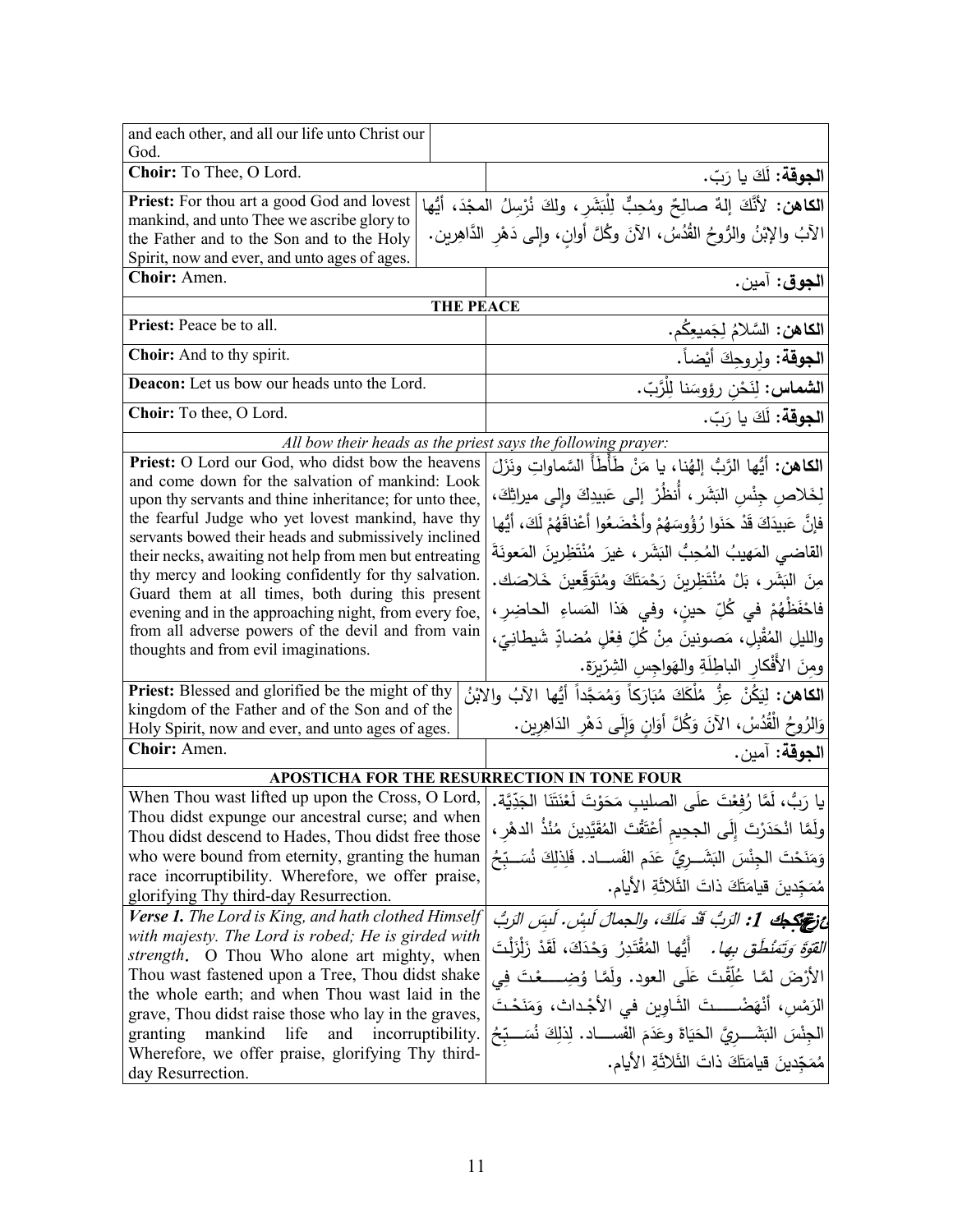| Verse 2. For He has established the world so                                                        | عْ <i>وَ<del>حَمَدَاً لِمَعْ 2:</del> لأَنّهُ ثَبَّتَ المسْـــكونَةَ فَلَنْ تَتَزَعْزَع.</i> أَيُّها   |
|-----------------------------------------------------------------------------------------------------|--------------------------------------------------------------------------------------------------------|
| that it shall never be moved. The law-                                                              | المســيحُ، إنَّ الشـــعْبَ المُتَعَدِّيَ الناموسَ قَدْ أَسْــلَمَكَ إِلَـى                             |
| transgressing people, O Christ, delivered Thee<br>to Pilate, who condemned Thee to crucifixion.     |                                                                                                        |
| Thus the ingrate appeared before<br>his                                                             | بيِلاطَسَ وَحَكَمَ علَيْكَ بالصَـــليب. إذْ ظَهَرَ عادِمَ الشُــكْر                                    |
| Benefactor. But Thou sufferedst<br>burial                                                           | نَحْوَ المُحْسِنِ إليْهِ. لكِنَّكَ احتَمَلْتَ الدَفْنَ باخْتِيارِكَ، وقُمْتَ                           |
| willingly, and didst rise on the third day by                                                       | فِي اليوْمِ الثالِثِ بِذاتِ سُــلْطَانِكَ، بِما أَنَّكَ  إلهٌ، مانِحًا لَنا                            |
| Thine own power; for Thou art God, granting                                                         | حَيَاةً لا تَزُولُ والرَّحْمَةَ العُظْمي.                                                              |
| us endless and Great Mercy.                                                                         |                                                                                                        |
| Verse 3. Holiness befits Thy house, O Lord,<br>forevermore. Verily, the women reached Thy           | عْ فَ <del>ِ مِنْ كِمَا</del> 3: لَبِّيتِكَ ينَبِغي التَقْدِي <i>سُ يا رَبُّ إلى الأَ</i> بد.    إِنَّ |
| tomb seeking Thee with tears. And when they                                                         | النِسْــوَةَ قَدْ أَدْرَكْنَ قَبْرَكَ، يَلْتَمِسْــذَكَ بِدُموعٍ. وَلَمّا لَمْ يَجِدْنَكَ،             |
| found Thee not they shouted and wailed,                                                             | هَتَّفْنَ بِنَحيبٍ، نادِباتٍ وقائِلاتٍ: الوَيْلُ لَذَا، يَا مُخَلِّصَــــذَا،                          |
| saying: Woe to us, O our Savior, King of all,                                                       |                                                                                                        |
| how wast Thou stolen? And what place                                                                | مَلِكَ الكُلِّ. كَيْفَ سُـرِقْتَ؟ وأَيُّ مَكَانٍ يَحْتَوِي على جِسْـمِكَ                               |
| containeth Thy life-bearing body? And an angel                                                      | اللابِسِ الحياة؟ فَأَجَابَهُنَّ مَلاكٌ قائِلاً: لا تَبْكِينَ، بَلِ اذْهَبْنَ                           |
| answered them, saying: Weep not, but go                                                             | واكْرِزْنَ بِأَنَّ الرَّبَّ قد قَامَ، مـانِحَـا لَنـا الإِبْتِهـاجَ، بِمَـا أَنَّـهُ                   |
| preach that the Lord hath risen, granting us joy;                                                   | مُتَحَنِّنٌ وَحْدَهُ.                                                                                  |
| for He alone is compassionate.                                                                      |                                                                                                        |
| Glory to the Father, and to the Son, and to the                                                     | DOXASTICON FOR THE SUNDAY OF FORGIVENESS IN TONE SIX                                                   |
| Holy Spirit. Verily, Adam for eating was driven                                                     | <i>التَعَجْدُ للآبِ والإبنِ والروحِ القدّسِ.</i> إنَّ آدَمَ، بِواسِــطةِ                               |
| from paradise. Wherefore, he sat opposite thereto,                                                  | الأكلِ، طُرِدَ مِنَ الفِرِدَوسِ. لِذا جَلَسَ إزاءَهُ وَكَانَ يَنتَحِبُ                                 |
| wailing and mourning in a pitiful voice, saying:                                                    | مُوَلِولاً، بِصَــــوتٍ يُرِثي لَهُ، قائِلاً: وَيلي، ماذا حَلَّ بي،                                    |
| Woe is me; what hath befallen me, wretched man?                                                     |                                                                                                        |
| I transgressed one commandment of my Lord and                                                       | أنا الشَّــقيَّ؟ تَجاوَزتُ وَصـــدَّةً واحِدَةً لِسَــبِّدي، وَلَكنّـى                                 |
| was denied all kinds of good things. Wherefore,                                                     | عَدِمتُ كُلَّ أنواعِ الخَيراتِ. فَيا أَيُّها الفِرِدَوسُ الأقدَسُ،                                     |
| O most-holy paradise, which for me wast planted,<br>and for the sake of Eve was closed, implore Him | الذي مِن أجلي نُصِــبتَ، وَبِسَـبَبِ حَوَّاءَ أَغلِقتَ، ابتَهِل                                        |
| Who made thee that I may contemplate the                                                            |                                                                                                        |
| flowers of thy gardens. Therefore, the Savior                                                       | إلى مَن صَـــــــنَعَــكَ وَجَبَلَني، لِكَي أَتَمَلّأ مِن أَزهــار                                     |
| cried out to him, saying: I desire not the loss of                                                  | رِياضِـــكَ. لِذَلِكَ هَتَفَ بِهِ المُخَلِّصُ قائِلاً، لَســتُ أَوْثِرُ                                |
| My creation, but that it be saved, and come to the                                                  | هَلاكَ جِبلَتي، بَل أشــاءُ أَن تَخلُصَ، وَإِلـى مَعرِفَةِ الْحَقّ                                     |
| knowledge of the truth; for he that cometh to Me,                                                   |                                                                                                        |
| I shall not cast out.                                                                               | نُقبِلَ. لأنَ مَن يَأْتي إِلَيَّ لا أَطْرَحُهُ خارِجًا.                                                |
|                                                                                                     | THEOTOKION FOR THE RESURRECTION IN TONE SIX                                                            |
| Both now and ever, and unto ages of ages. Amen.<br>O most pure one, when Christ the Lord, my        | الآنَ وكلَّ أوانِ وإلى دهرِ الداهرين. آمين.  أيَّتُهَا الكلَّيَّةُ                                     |
| Creator and Savior, came forth from thy womb,                                                       | النقاوة، إنَّ المســــــيحَ الربَّ مُبْدِعـى ومُنْقِذي، لمّا وافـى                                     |
| putting me on, He did free Adam from the ancient                                                    | مِنْ حَشَـاكِ لِابسـاً إيّايَ، أَعْتَقَ آدَمَ مِنَ اللَّغْنَةِ القديمة.                                |
| curse. Wherefore, O most pure one, since thou art                                                   |                                                                                                        |
| the Theotokos and a Virgin in truth, we shout to                                                    | لذلكَ يا كُلِيَّةَ الطَّهارةِ، بما أَنَّكِ أُمٍّ للإلهِ وبَتولِّ بالحقيقةِ،                            |
| thee untiringly with the angels, saying: Rejoice,                                                   | نَهْتِفُ إليْكِ بغيرِ فُتورِ بِســـــلام الملاكِ قائلين: إفرَحي                                        |
| Lady, O thou who art the helper, the cover, and                                                     | أَيَّتُها السيّدةُ، يا نُصْرَةَ، وسِتْرَ ، وخلاصَ نفوسنا.                                              |
| the salvation of our souls.                                                                         | THE HYMN OF ST. SIMEON THE GOD-RECEIVER                                                                |
| Choir: Lord, now lettest thou Thy servant depart in                                                 |                                                                                                        |
| peace, according to Thy word; for mine eyes have                                                    | ا <b>لكاهن:</b> الآنَ أَطْلِقْ عَبْدَكَ أَيُّها السَّــيّدُ على حَسَــب                                |
| seen Thy salvation, which Thou hast prepared                                                        | قَوْلِكَ بِسَــلام، لأَنَّ عَيْنَيَّ قَدْ أَبْصَــرَتا خَلاصَــك الذي                                  |
| before the face of all people, a light to lighten the                                               | أَعْدَدْتَهُ أَمامَ كُلِّ الشُّــــعوبِ، نوراً لاسْــــتِعْلان الأَمَم،                                |
| Gentiles and the glory of Thy people Israel.                                                        | ومَجْداً لِشَعْبِكَ إِسْرائيل.                                                                         |
|                                                                                                     |                                                                                                        |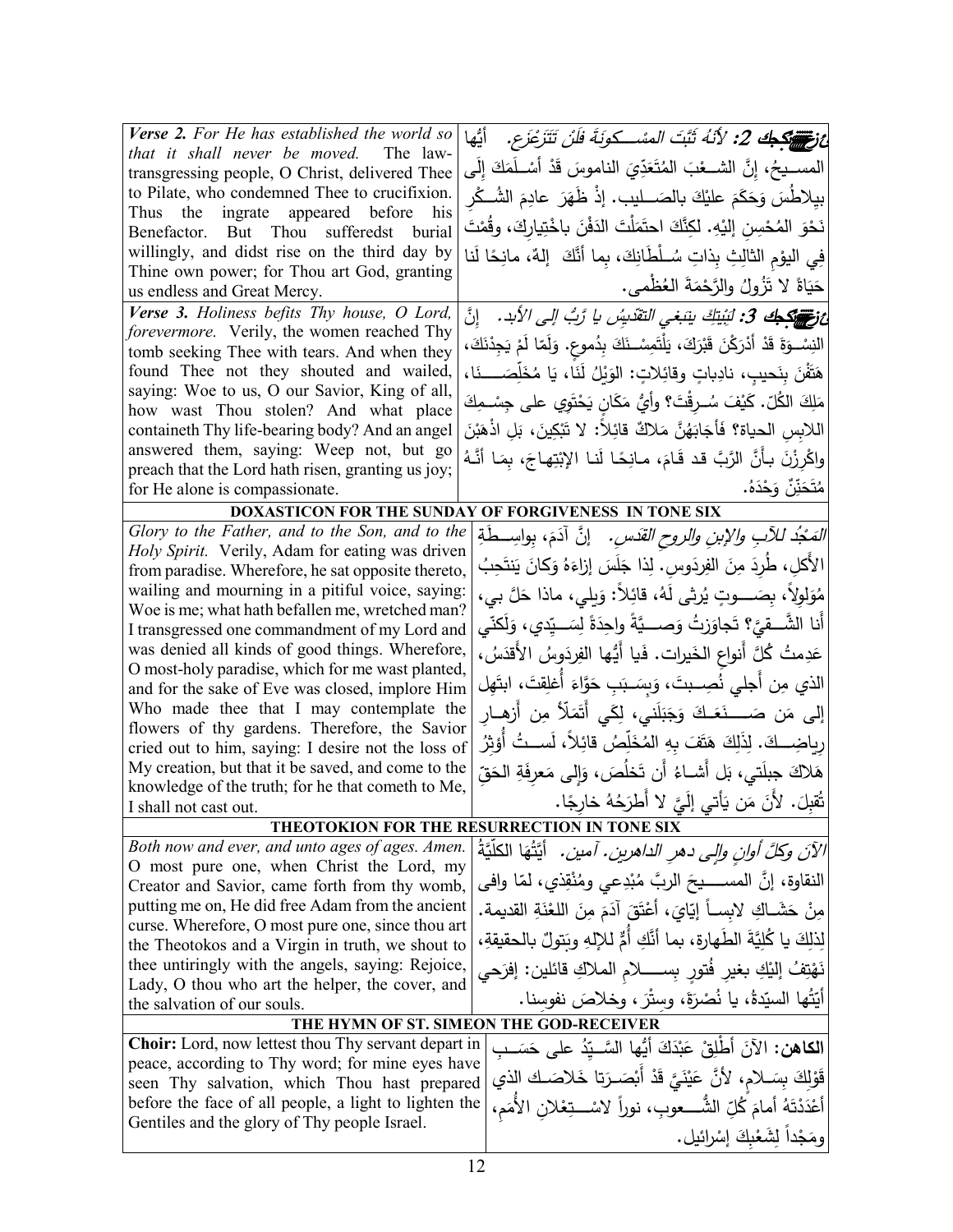| <b>THE TRISAGION PRAYERS</b>                                                                           |                                                                                  |
|--------------------------------------------------------------------------------------------------------|----------------------------------------------------------------------------------|
| People: Holy God, Holy Mighty, Holy Immortal:<br>Have mercy on us. (thrice)                            | ا <b>لشعب:</b> قُدّوسٌ اللهُ، قُدّوسٌ القويِ، قُدّوسٌ الذي لا                    |
|                                                                                                        | يموتُ، ارحَمْنا. (ثلاثاً)                                                        |
| Glory to the Father, and to the Son, and to the Holy                                                   | المَجدُ للأبِ والابنِ والروحِ القُدُسِ، الآنَ وكلَّ أوانِ                        |
| Spirit; both now and ever, and unto ages of ages.<br>Amen.                                             | وإِلى دهرِ الداهرينَ. أمين.                                                      |
| All Holy Trinity, have mercy on us. Lord,                                                              | أَيُّها الثالوثُ القدوسُ، ارحمْنا. يا ربُّ اغْفُرْ خَطايانا. يا سيّد تَجاوزْ     |
| cleanse us from our sins. Master, pardon                                                               |                                                                                  |
| our iniquities. Holy God visit and heal<br>our infirmities, for Thy Name's sake.                       | عَنْ سَيِّئاتِنا. يا قُدّوسُ اطّلِعْ واشْفِ أمْراضَنا، مِنْ أَجْلِ اسْمِكَ.      |
| Lord, have mercy. (thrice)                                                                             | يا ربُ ارْحَم. (ثلاثاً)                                                          |
| Glory to the Father, and to the Son, and to the Holy                                                   | المَجدُ للأَبِ والابنِ والروح القُدُسِ، الآنَ وكلَّ أُوان                        |
| Spirit; both now and ever, and unto ages of ages.                                                      | وإلى دهر الداهرينَ. أمين.                                                        |
| Amen.<br>Our Father, Who art in heaven, hallowed be Thy                                                |                                                                                  |
| Name. Thy kingdom come; Thy will be done on                                                            | أبانا الذي في السَّــماواتِ، لِيتقدَّس اســمُكَ، ليأتِ مَلَكوتُك،                |
| earth as it is in heaven. Give us this day our                                                         | لِتَكُنْ مشــيئَتُكَ كَمَا فـى السَّــماءِ كذلِكَ علـى الأرض، خُبْزَنا           |
| daily bread; and forgive us our trespasses, as we<br>forgive those who trespass against us, and lead   | الجَوْهَرِيّ أَعْطِنَا اليومَ، واتْرُكْ لَنَا ما علَيْنا، كما نَترُكُ نَحْنُ     |
| us not into temptation, but deliver us from evil.                                                      | لِمَنْ لَنا عَلَيْهِ، ولا تُدْخِلْنَا في تَجْرِبِةٍ، لكن نَجِّنَا مِنَ الشريرِ . |
| Priest: For thine is the kingdom, and the power,                                                       | ا <b>لكاهن:</b> لأنَّ لَكَ المُلْكَ، والقُوَّةِ، والمَجْدَ، أيُّها الآبُ والإبنُ |
| and the glory, of the Father, and of the Son, and of<br>the Holy Spirit, now and ever and unto ages of | والروحُ القُدُسُ، الأَنَ وكُلَّ أُوانٍ وإِلَى دهرِ الداهرينِ.                    |
| ages.                                                                                                  |                                                                                  |
| Choir: Amen.                                                                                           | ا <b>لجوقة:</b> آمين.                                                            |
| RESURRECTIONAL APOLYTIKION IN TONE FOUR                                                                |                                                                                  |
| Having learned the joyful message of the<br>Resurrection from the angel the women disciples of         | إِنَّ تِلْمِيذَاتِ الرَّبِّ تَعَلَّمْنَ مِنَ الْمَلاكِ الْكَرْزَ بِالْقِيامَةِ   |
| Lord cast from them their<br>parental<br>the                                                           | البَهج، وطَرَحْنَ القَضاءَ الْجَدِّيَّ، وخاطَبْنَ الرُّسُلَ                      |
| condemnation. And proudly broke the news to the                                                        | مُفْتَخِراتٍ وقائِلاتٍ: سُبِيَ المَوْتُ وقامَ المَسيحُ الإِلهُ،                  |
| Disciples, saying: Death hath been spoiled; Christ<br>God is risen, granting the world Great Mercy.    | ومَنَحَ العالَمَ الرَّحْمَةَ العُظْمي.                                           |
| RESURRECTIONAL THEOTOKION IN TONE FOUR                                                                 |                                                                                  |
| Glory to the Father, and to the Son, and to the Holy                                                   | المَجْدُ للآبِ، والإبنِ، والروح القُدْسِ. الآنَ وكُلَّ أُوانِ                    |
| Spirit. Both now and ever, and unto ages of ages.<br>The Mystery which was hidden from<br>Amen.        | <i>والِي دَهْرِ الداهرِينِ. أمين.</i> إنَّ السِرَّ الخَفِيَّ مُنْذُ              |
| everlasting and was unknown of the angels, O                                                           | الدُهورِ ، غَيْرَ المَعْلومِ عِنْدَ المَلائِكة، بِكِ ظَهَرَ، يا                  |
| Theotokos, wast revealed through thee, to those                                                        | والِدَةَ الإِلَهِ، لِلَّذينَ عَلَى الأَرْضِ، إِذْ تَجَسَّدَ الإِلهُ بِاتِّحادٍ   |
| who dwell upon earth. In that God, having become<br>incarnate—in unconfused union—of His own good      |                                                                                  |
| will accepted the Cross for our sake. Whereby He                                                       | لا تَشَوَّشَ فيهِ. وقَبِلَ الصليبَ طَوْعاً مِنْ أَجْلِنا، وبِهِ                  |
| raised again the first created, and hath saved our                                                     | أَقَامَ المَجْبولَ أَوَّلاً، وخلَّصَ مِنَ المَوْتِ نُفوسَنا.                     |
| souls from death.<br>THE DISMISSAL                                                                     |                                                                                  |
| Deacon: Wisdom!                                                                                        | ا <b>لشماس:</b> حِكْمَةً.                                                        |
| <b>Choir:</b> Father, bless!                                                                           | ا <b>لجوقة:</b> بارك يا أب.                                                      |
| <b>Priest:</b> Christ our God, the Existing One, is blessed,                                           |                                                                                  |
| always, now and ever, and unto ages of ages.                                                           | ا <b>لكاهن:</b> المَسيحُ إلهُنا، الذي هو مُبارَكٌ كُلَّ حينِ، الآنَ              |
|                                                                                                        | وكلَّ أُوانِ وَإِلَى دَهْرِ الداهرينِ.                                           |